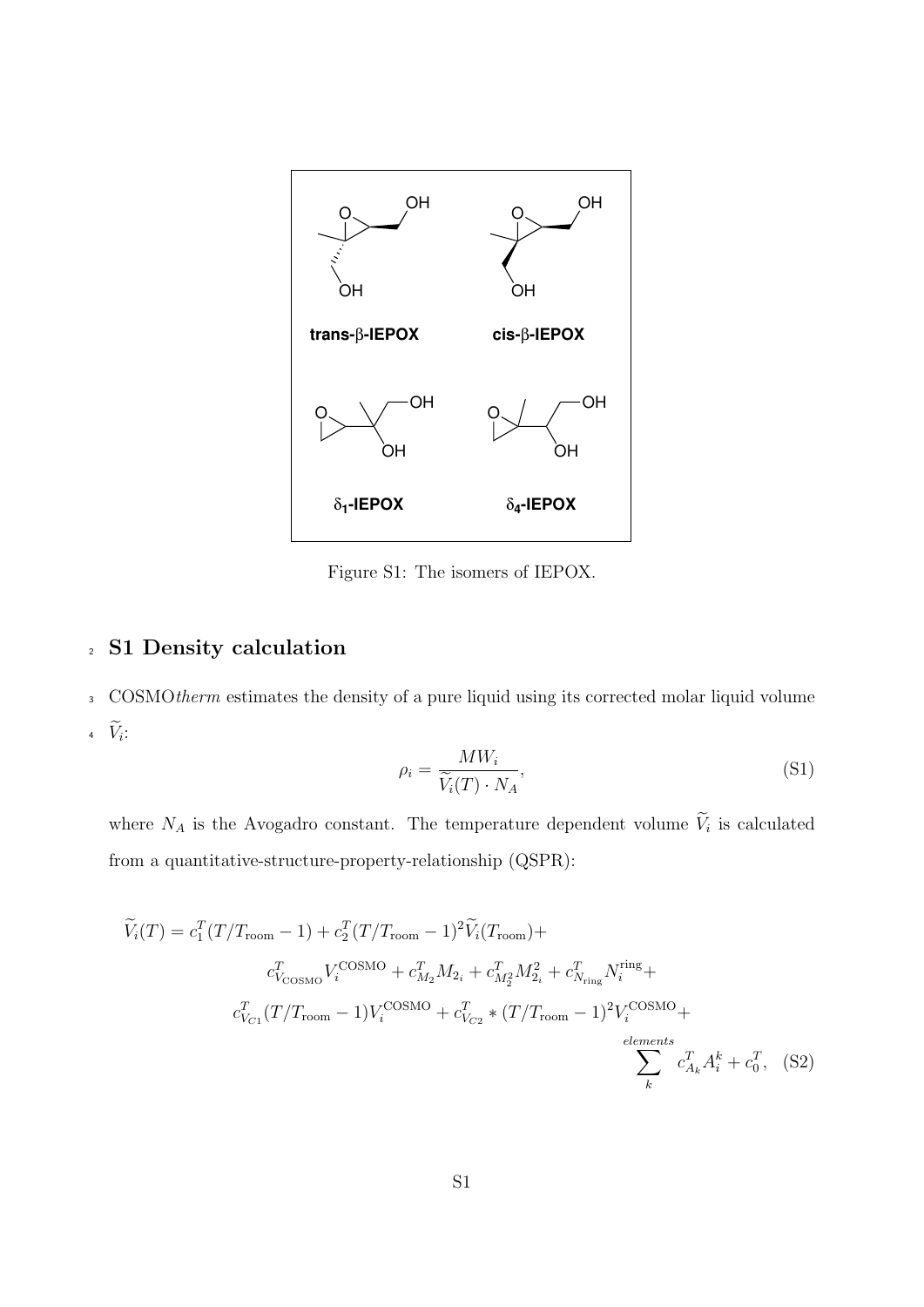<sup>5</sup> where

$$
\widetilde{V}_{i}(T_{\text{room}}) = c_{V_{\text{COSMO}}} V_{i}^{\text{COSMO}} + c_{M_{2}} M_{2_{i}} + c_{M_{2}^{2}} M_{2_{i}}^{2} + c_{N_{\text{ring}}} N_{i}^{\text{ring}} + \sum_{k}^{elements} c_{A_{k}} A_{i}^{k} + c_{0}, \quad (S3)
$$

<sup>6</sup> M is the second σ-moment of the compound,  $A_i^k$  is the area of surface if each atom k,  $N_{\text{ring}}$  $\tau$  is the number of ring atoms in the compound and c are parameters of the QSPR calculation. <sup>8</sup> For a mixture of multiple compounds, the density is calculated using the molar mass and the volume of the solution,  $MW_{\text{solution}}$  and  $\widetilde{V}_{\text{solution}}$  respectively. Both are calculated as the <sup>10</sup> weighted averages of the individual compounds in the solution:

$$
MW_{\text{solution}} = \sum_{i} x_i MW_i \tag{S4}
$$

11

$$
\widetilde{V}_{\text{solution}}(T) = \sum_{i} x_i \widetilde{V}_i(T) \tag{S5}
$$

<sup>12</sup> where  $x_i$  is the mole fraction of compound *i*.

#### 13 S2 Ions in COSMOtherm

 When salts are included in a system, COSMOtherm treats the ions of the salt as separate entities and gives the mole fractions of each ion and neutral compound as normalized to <sup>16</sup> one (for example in a binary mixture with water,  $x'_{\text{H}_2\text{O}} + x'_{\text{M}^+} + x'_{\text{X}^-} = 1$ ). On the other <sup>17</sup> hand, in experiments the salt is considered as a single compound  $(x_{H_2O} + x_{MX} = 1)$ . This creates a difference between the calculation and the experimental framework for expressing non-measurable properties, such as activity coefficients, while keeping the activity in both frameworks equal. For example, the activity of compound i can equally be expressed using either the activity coefficient of the experimental ( $\gamma$ ) or the calculation ( $\gamma'$ ) framework:

$$
a_i = x_i \gamma_i = x'_i \gamma'_i \tag{S6}
$$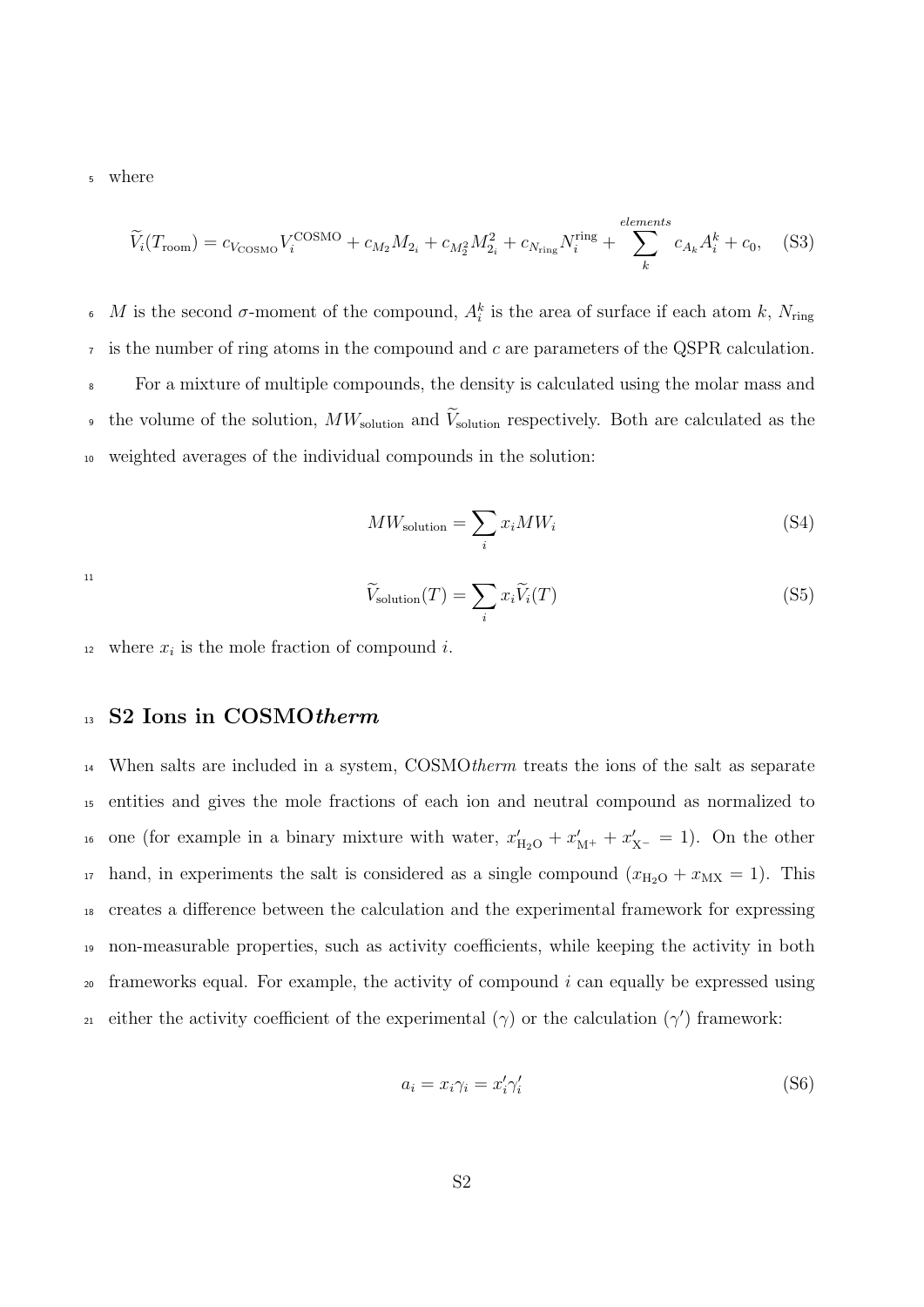<sup>22</sup> The mole fraction in the experimental framework can be expressed using the calculation <sup>23</sup> framework of COSMOtherm:

$$
x_i = \frac{x'_i}{1 - x'_{\text{M}^+}}
$$
 (S7)

<sup>24</sup> assuming that the stoichiometry of the anion is 1 and of the cation is higher than or equal <sup>25</sup> to 1. Combining Equations S6 and S7 allows us to calculate the activity coefficient in the <sup>26</sup> experimental framework:

$$
\gamma_i = \frac{x_i'}{x_i} \gamma_i' = (1 - x_{\text{M}^+}') \gamma_i' \tag{S8}
$$

 Calculating solubilities as mole fractions, the different frame works have to be considered for both the solubility value and the mole fraction of the salt in the solvent. In calculating the <sup>29</sup> solubility of a salt, COSMOtherm allows for the definition of the solute as one salt entity, giving the result in the experimental framework. Figure S3 illustrates a ternary system (solvent containing one salt and one neutral compound) at the solubility limit using the mole  $s<sub>2</sub>$  fractions given by COSMOtherm  $(x')$  to express the mole fraction of each component in the system. The solubility (in mole fraction) can be re-scaled to the experimental framework by dividing with the new size of the system:

$$
x_{\text{SOL}} = \frac{x'_{\text{SOL}}}{1 - (1 - x'_{\text{SOL}}) \cdot x'_{\text{M}^+}}
$$
(S9)

35 Note that here  $x'_{M+}$  is the mole fraction of the cation in the solvent as opposed to the whole <sup>36</sup> solution, as in Equation (S8). Similarly, the mole fraction of salt in the solvent has to be <sup>37</sup> calculated taking into account the new size of the solvent (again assuming that in the salt 38 M<sub>v</sub>+X<sub>v</sub>-,  $\nu^- = 1$  and  $\nu^+ \geq \nu^-$ :

$$
x_{\rm MX} = \frac{x'_{\rm X^-}}{1 - x'_{\rm M^+}}\tag{S10}
$$

Toure et al.<sup>S1-S3</sup> have studied the effect of hydrating strongly polar metallic mono-atomic <sup>40</sup> ions in COSMOtherm calculations. To use an appropriate hydration number for the sodium <sup>41</sup> cation, we tested the effect of the number of water molecules on the relative solubilities of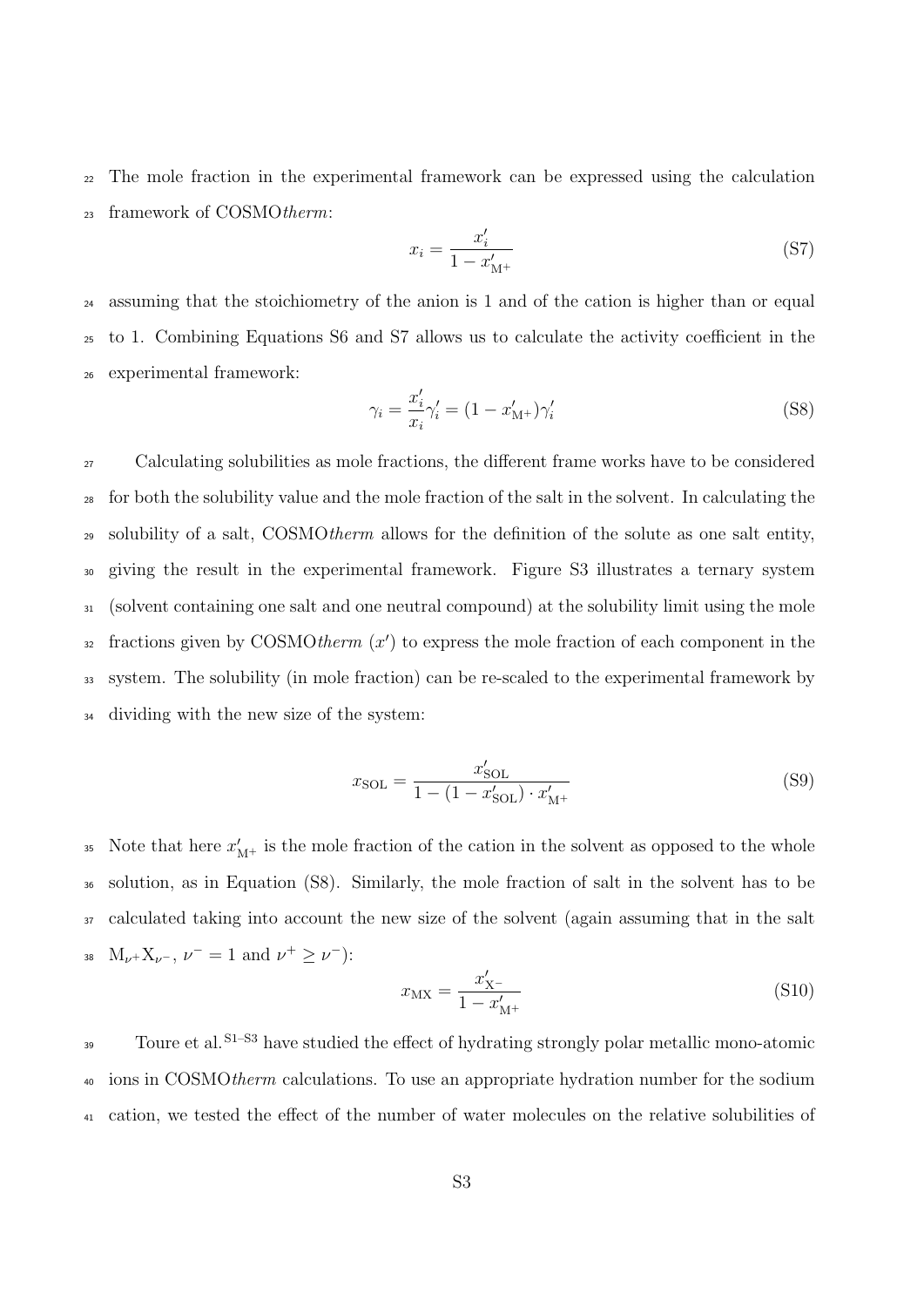$\alpha$ -pinene-OS-1 in aqueous ammonium sulfate solutions. Considering the water molecules 43 attached to the hydrated sodium ion of the solute (Na  $\cdot kH_2O$ ) as part of the solvent, the <sup>44</sup> mole fraction of the inorganic salt (MX) in the solvent needs to be calculated for each <sup>45</sup> solubility value. Since the mole fraction of  $H_2O$  in the solvent changes by the addition of <sup>46</sup> water molecules of the hydrated sodium ions, the mole fraction of the inorganic salt has to <sup>47</sup> be scaled with the new solvent. The amount of solvent in the system at the solubility limit is 48 originally  $1 - x_{\text{SOL}}$ , and the additional water from the hydrated solute  $(k \cdot x_{\text{SOL}})$  is added to <sup>49</sup> the original solvent  $(1-x_{SOL}+k\cdot x_{SOL})$ . This is then used to divide the amount of inorganic <sup>50</sup> salt.

$$
x_{\text{MX,dry}} = \frac{x_{\text{MX}}(1 - x_{\text{SOL}})}{1 + (k - 1) \cdot x_{\text{SOL}}}
$$
(S11)

 The solubility used to calculate the mole fraction of inorganic salt in the solvent is the SLE solubility in 0.09 mole fraction of the inorganic salt scaled by the relative solubility from the relative screening calculation. All of the solubilities at this point are calculated using the hydrated sodium ion. Some of the relative solubilities are above one at low inorganic salt 55 mole fractions, which leads to negative values for  $x_{MX}$  from Equation S11. In these cases, 56 the value of  $x_{\text{MX}}$  is set to 0.

<sup>57</sup> In addition, the solubility needs to be re-calculated taking into account the increase in  $58$  the mole fraction of the solvent caused by the dissociation of the hydrated solute (NaOS  $\cdot$  $\mu_{\rm B}$ <sub>59</sub> kH<sub>2</sub>O). The final amount of solvent and solute in the system is the original 1 mole and an 60 additional  $k \cdot x_{\text{SOL}}$  of water:

$$
x_{\text{SOL},\text{dry}} = \frac{x_{\text{SOL}}}{1 + k \cdot x_{\text{SOL}}},\tag{S12}
$$

<sup>61</sup> Using Equations S10 and S12, we obtain the relative solubilities seen in Figure S2. The <sup>62</sup> mole fractions of the inorganic salt have not been re-scaled, since we only have the relative <sup>63</sup> solubilities of the different hydrates, not the absolute solubilities. With a dry sodium cation  $64 (k = 0)$ , COSMOtherm predicts strong salting-in behavior at low ammonium sulfate con-65 centrations. At  $k = 4$ , COSMOtherm predicts salting-out through the whole ammonium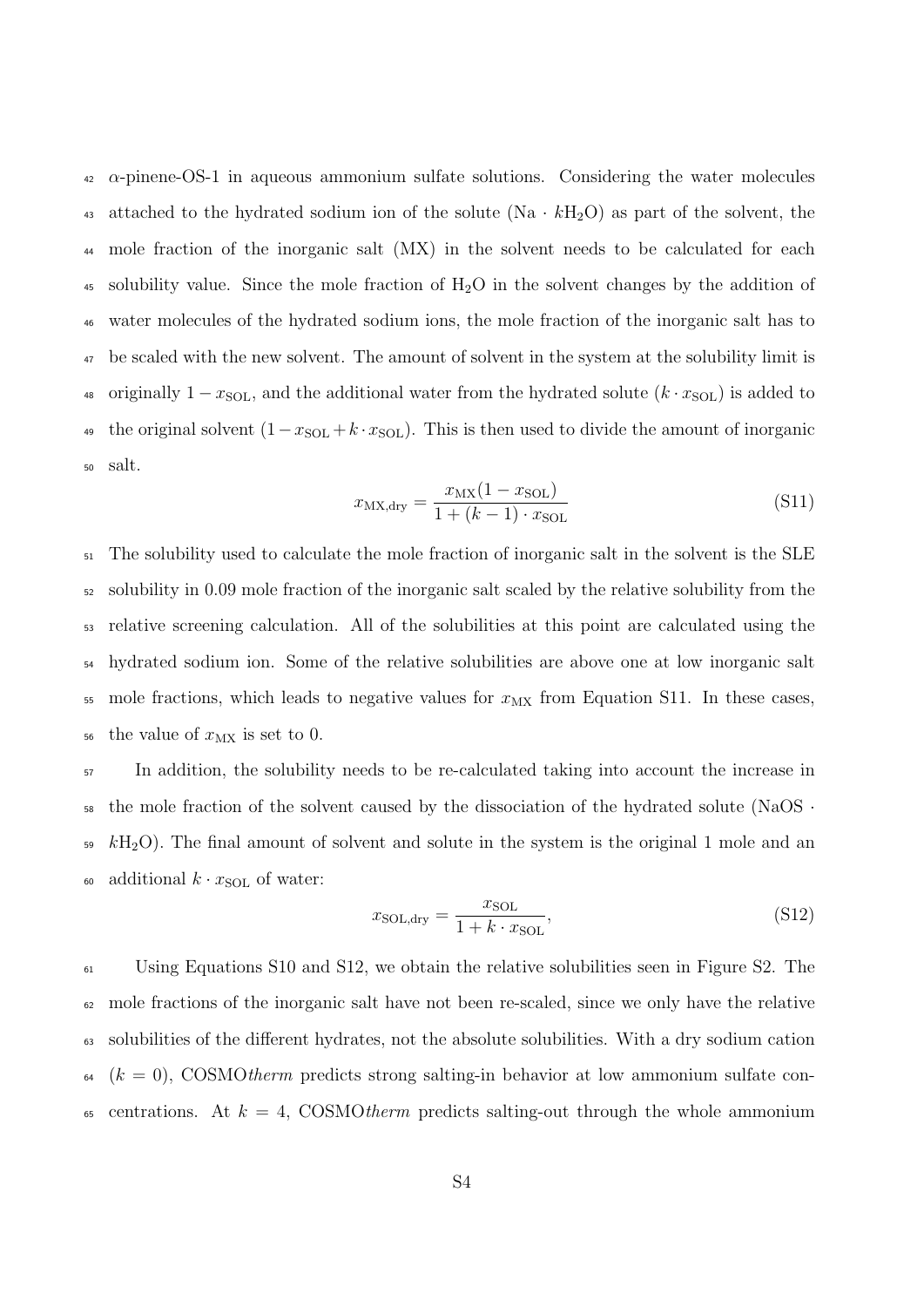66 sulfate concentration range and after  $k = 5$  the relative solubility result has converged. We <sup>67</sup> are using this fully hydrated sodium cation in our solubility calculations.



Figure S2: The relative solubilities ( $x_{SOL} = 1$  in pure water) of the sodium salt of  $\alpha$ -pinene-OS-1 (NH<sub>4</sub>)<sub>2</sub>SO<sub>4</sub> (aq) solutions (T = 298.15 K) estimated using the relative screening in COSMOtherm. The hydrated sodium cation contains k water molecules.

 $\epsilon$ <sup>88</sup> For the  $k = 5$ , the absolute solubilities of the hydrated NaOS salts were calculated using the SLE solubilities in 0.09 mole fraction of each inorganic salt (AS and ABS) as a reference. Those solubility values were then used to calculate the corrected mole fraction of the inorganic salt for each of the organosulfate solutes. In Figure S5 the range of the ammonium sulfate varies depending on the absolute solubility of the solute, where the higher absolute solubility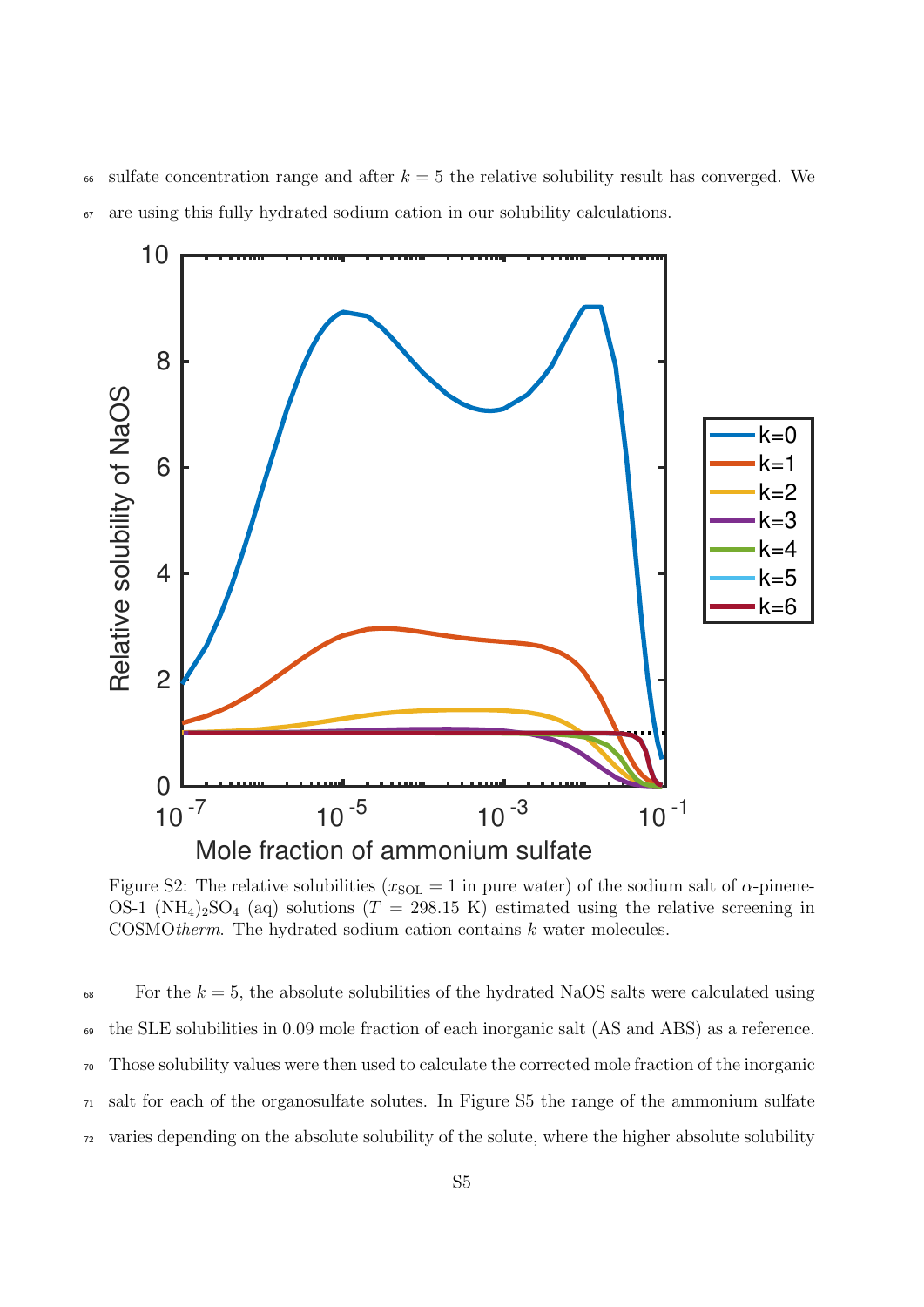<sup>73</sup> leads to a smaller mole fraction of the inorganic salt in the solvent.



Figure S3: A ternary system at the solubility limit showing the mole fraction of each component in the system using the mole fractions given by COSMOtherm for the solubility and the mole fractions of the salt ions in the solvent. Color coding: red = solute, blue = solvent,  $magenta = anion, green = cation.$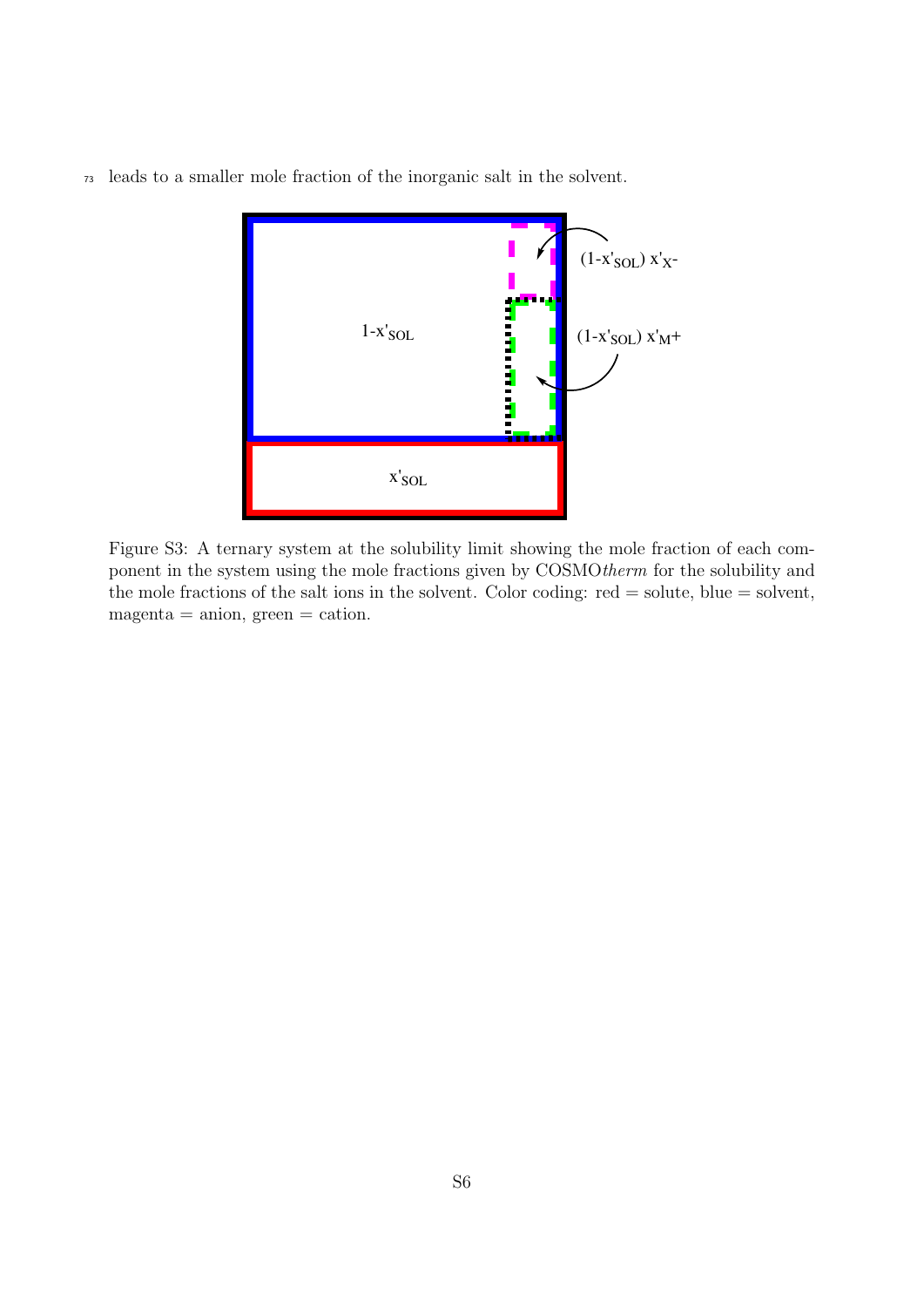Table S1:  $pK_a$  values of the organosulfates and sulfuric acid in water, at 298.15 K, estimated using COSMOtherm. Literature values for methyl bisulfate -2.6 and for sulfuric acid -3.0 calculated by extrapolation. The solubilities  $(x_{\text{SOL}})$  were calculated using the SLE solver and only conformers containing 0 intramolecular H-bonds. The dissociation corrected solubility  $(x^{DC})$  was then calculated using Equation (11). For all of the compounds, the dissociation correction is approximate, as Equation  $(11)$  gives values  $>1$ .

| $\rm{pK}_a$ | $x_{\text{SOL}}$                |                      | $x_{\text{MX}}$                 |
|-------------|---------------------------------|----------------------|---------------------------------|
| $-3.19$     | $1.03 \cdot 10^{-3}$            | 1.00                 | $6.63 \cdot 10^{-2}$            |
| $-3.19$     | $3.69 \cdot 10^{-3}$            | 1.00                 | $6.19 \cdot 10^{-2}$            |
| $-2.42$     |                                 | 1.00                 |                                 |
| $-3.12$     | $2.60 \cdot 10^{-3}$            | 1.00                 |                                 |
| $-4.23$     | $6.72 \cdot 10^{-3}$            | 1.00                 |                                 |
| $-4.58$     | $6.93 \cdot 10^{-3}$            | 1.00                 |                                 |
| $-4.24$     | $1.72 \cdot 10^{-3}$            | 1.00                 | $6.45 \cdot 10^{-2}$            |
| $-2.98$     | $3.05 \cdot 10^{-3}$            | 1.00                 | $6.88 \cdot 10^{-2}$            |
| $-3.00$     | $2.52 \cdot 10^{-3}$            | 1.00                 | $6.\overline{56.10^{-2}}$       |
| $-2.90$     | $1.92 \cdot 10^{-3}$            | 1.00                 | $6.07 \cdot \overline{10^{-2}}$ |
| $-3.17$     | $\overline{1.16 \cdot 10^{-3}}$ | 1.00                 |                                 |
| $-3.64$     | $1.48 \cdot 10^{-3}$            | 1.00                 |                                 |
| $-3.87$     |                                 |                      |                                 |
| $-4.49$     |                                 |                      |                                 |
| $-3.94$     |                                 |                      |                                 |
| $-2.37$     |                                 |                      |                                 |
| $-4.03$     |                                 |                      |                                 |
| $-3.51$     |                                 |                      |                                 |
|             |                                 | $4.64 \cdot 10^{-3}$ | $x^{\overline{\mathrm{DC}}}$    |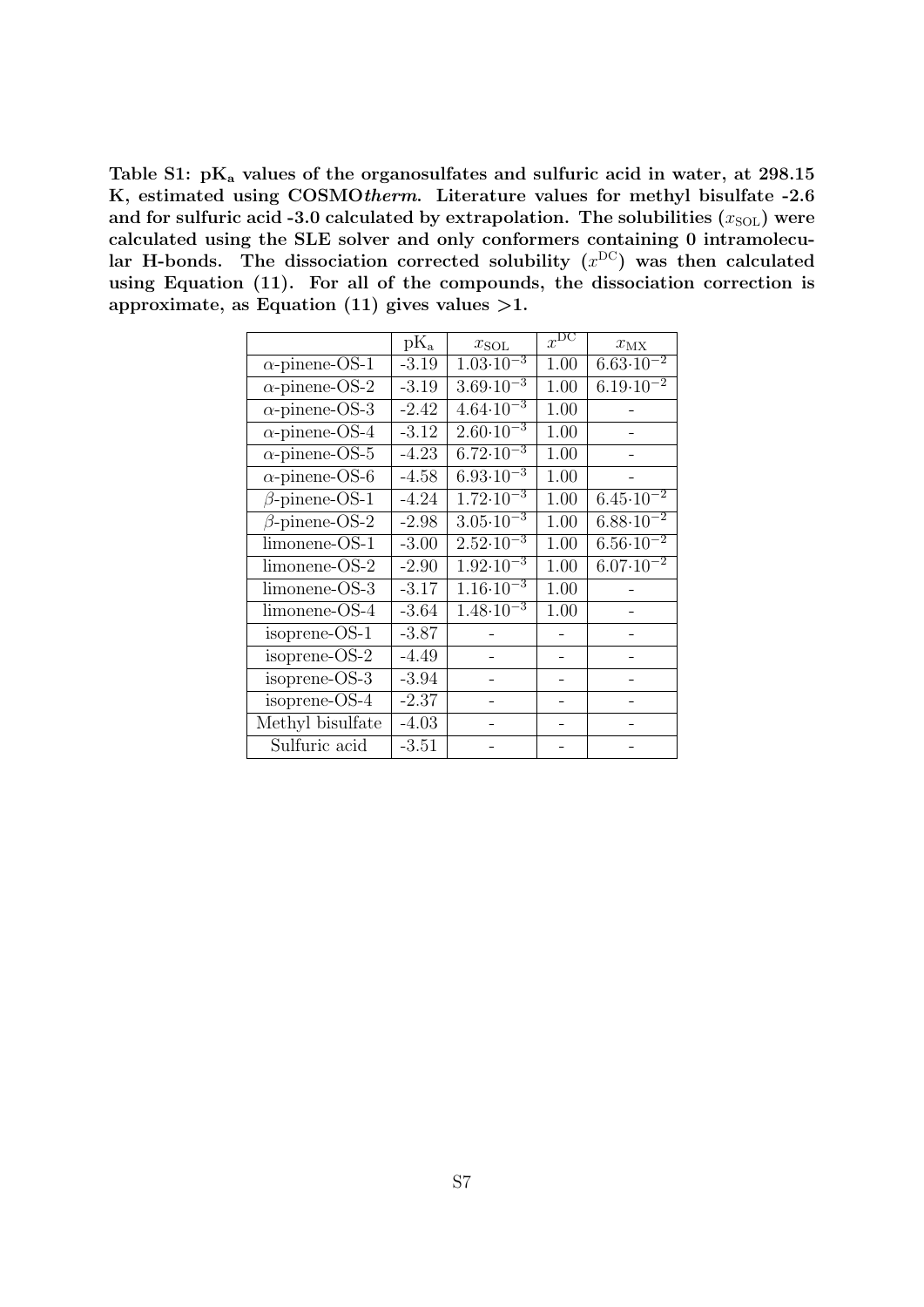Table S2: LLE solubilities of the OS, AS and ABS, and SLE solubilities of NaOS. OS = organosulfate, NaOS = sodium salt of the organosulfate,  $AS = 0.09$ mole fraction aqueous solution of ammonium sulfate,  $\text{ABS} = 0.09$  mole fraction aqueous solution of ammonium bisulfate. Note that the actual concentration of the inorganic salt in the NaOS systems varies based on the solubility according to Equation S11.

| Solvent                     |                                 | AS                        |                                 | <b>ABS</b>                      |       | <b>OS</b>  |
|-----------------------------|---------------------------------|---------------------------|---------------------------------|---------------------------------|-------|------------|
| Solute                      | <b>OS</b>                       | <b>NaOS</b>               | <b>OS</b>                       | <b>NaOS</b>                     | AS    | <b>ABS</b> |
| $\alpha$ -pinene-OS-1       | $8.73 \cdot 10^{-7}$            | $1.24 \cdot 10^{-3}$      | $5.37 \cdot 10^{-5}$            | $3.82 \cdot 10^{-2}$            | 0.973 | 0.884      |
| $\alpha$ -pinene-OS-2       | $4.52 \cdot 10^{-6}$            | $1.\overline{21.10^{-3}}$ | $2.78 \cdot 10^{-4}$            | $3.52 \cdot 10^{-2}$            | 0.942 | 0.729      |
| $\alpha$ -pinene-OS-3       | $7.92 \cdot 10^{-6}$            | $2.36 \cdot 10^{-3}$      | $4.43 \cdot 10^{-4}$            | $4.69 \cdot 10^{-2}$            | 0.677 | 0.493      |
| $\alpha$ -pinene-OS-4       | $2.\overline{58.10^{-6}}$       | $1.64 \cdot 10^{-3}$      | $2.\overline{17.10^{-4}}$       | $3.\overline{92.10^{-2}}$       | 0.830 | 0.670      |
| $\alpha$ -pinene-OS-5       | $1.56 \cdot \overline{10^{-5}}$ | $6.08 \cdot 10^{-3}$      | $5.32 \cdot 10^{-4}$            | $5.65 \cdot 10^{-2}$            | 0.694 | 0.546      |
| $\alpha$ -pinene-OS-6       | $1.87 \cdot \overline{10^{-5}}$ | $4.82 \cdot 10^{-3}$      | $6.07 \cdot 10^{-4}$            | $\overline{5.11 \cdot 10^{-2}}$ | 0.614 | 0.478      |
| $\beta$ -pinene-OS-1        | $1.40 \cdot 10^{-6}$            | $1.09 \cdot 10^{-3}$      | $8.77 \cdot 10^{-5}$            | $3.66 \cdot 10^{-2}$            | 0.984 | 0.890      |
| $\beta$ -pinene-OS-2        | $4.50 \cdot \overline{10^{-6}}$ | $2.13 \cdot 10^{-3}$      | $2.69 \cdot 10^{-4}$            | $4.66 \cdot 10^{-2}$            | 0.875 | 0.657      |
| limonene-OS-1               | $2.04 \cdot 10^{-6}$            | $1.20 \cdot 10^{-3}$      | $1.60 \cdot 10^{-4}$            | $3.93 \cdot 10^{-2}$            | 0.935 | 0.742      |
| limonene-OS-2               | $1.38 \cdot 10^{-6}$            | $8.\overline{07.10^{-4}}$ | $1.12 \cdot 10^{-4}$            | $3.05 \cdot 10^{-2}$            | 0.945 | 0.737      |
| limonene-OS-3               | $6.84 \cdot 10^{-7}$            | $1.54 \cdot 10^{-3}$      | $5.86 \cdot 10^{-5}$            | $4.50 \cdot 10^{-2}$            | 0.980 | 0.852      |
| limonene-OS-4               | $1.23 \cdot 10^{-6}$            | $1.71 \cdot 10^{-3}$      | $1.00 \cdot 10^{-4}$            | $\sqrt{4.83 \cdot 10^{-2}}$     | 0.928 | 0.725      |
| isoprene-OS-1               | $1.03 \cdot 10^{-3}$            | $1.\overline{42.10^{-2}}$ | $9.78 \cdot 10^{-3}$            | $5.40 \cdot 10^{-2}$            | 0.546 | 0.396      |
| isoprene- $OS-2$            | $1.04 \cdot 10^{-3}$            | $9.09 \cdot 10^{-3}$      | $9.61 \cdot 10^{-3}$            | $4.95 \cdot 10^{-2}$            | 0.481 | 0.344      |
| isoprene-OS-3               | $3.20 \cdot 10^{-3}$            | $1.60 \cdot 10^{-2}$      | $4.83 \cdot 10^{-2}$            | $5.63 \cdot 10^{-2}$            | 0.440 | 0.125      |
| isoprene-OS-4               | $2.95 \cdot 10^{-3}$            | $1.04 \cdot 10^{-2}$      | $5.87 \cdot 10^{-2}$            | $5.02 \cdot 10^{-2}$            | 0.593 | 0.179      |
| $Cis\overline{\beta$ -IEPOX | $6.43 \cdot 10^{-3}$            |                           |                                 |                                 | 0.900 |            |
| Trans- $\beta$ -IEPOX       | $6.34 \cdot 10^{-3}$            |                           |                                 |                                 | 0.905 | $\equiv$   |
| $\delta_1$ -IEPOX           | $1.57 \cdot 10^{-2}$            |                           |                                 |                                 | 0.903 |            |
| $\delta_4$ -IEPOX           | $6.\overline{71.10^{-3}}$       |                           |                                 |                                 | 0.912 |            |
| Methyl bisulfate            | $1.91 \cdot 10^{-2}$            | $3.02 \cdot 10^{-2}$      | $5.62 \cdot \overline{10^{-2}}$ | $5.64 \cdot 10^{-2}$            | 0.441 | 0.320      |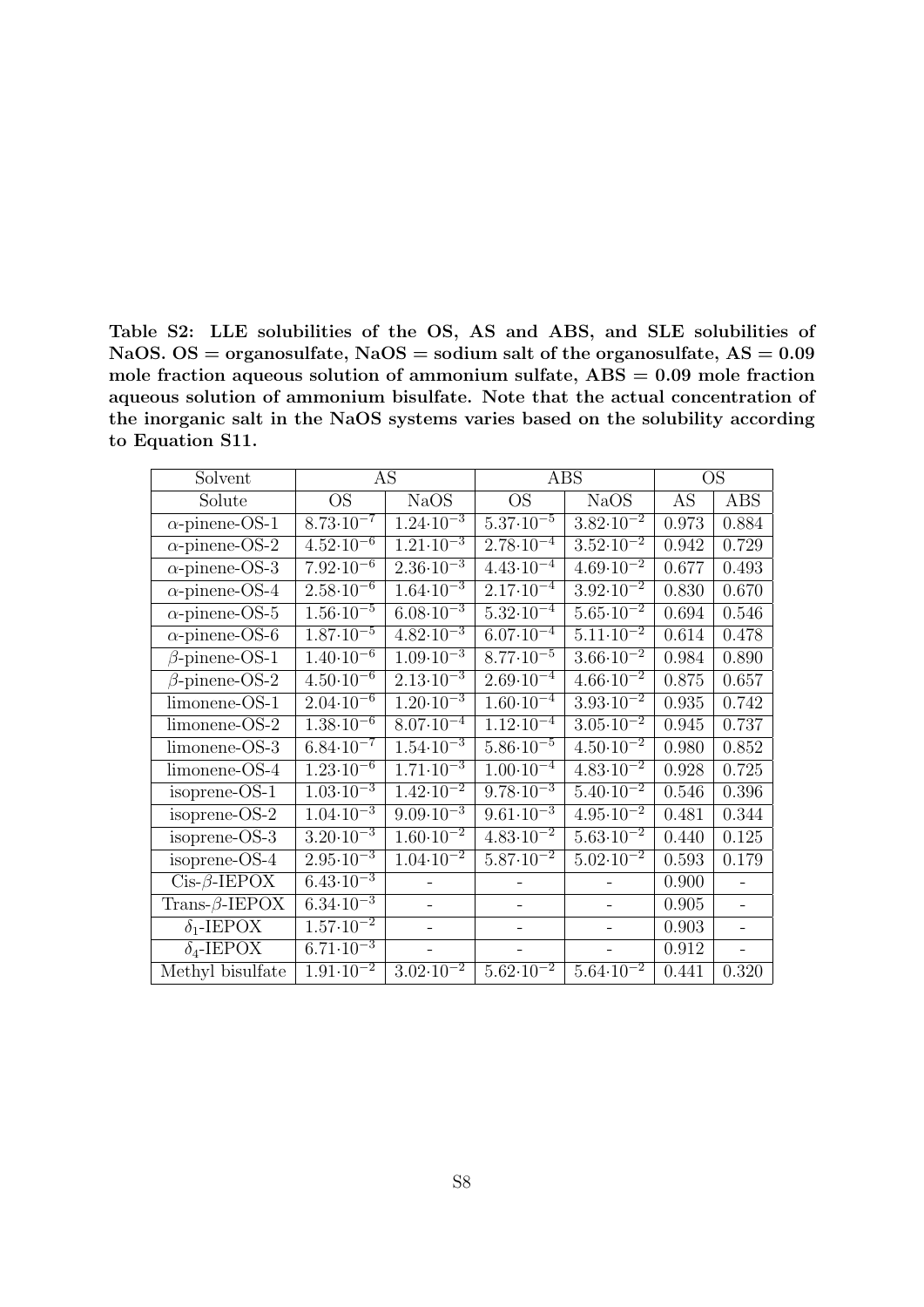

Figure S4: The relative solubilities of organosulfates in  $NH_4HSO_4$  (aq) solutions (T = 298.15 K) estimated using the relative screening in COSMOtherm.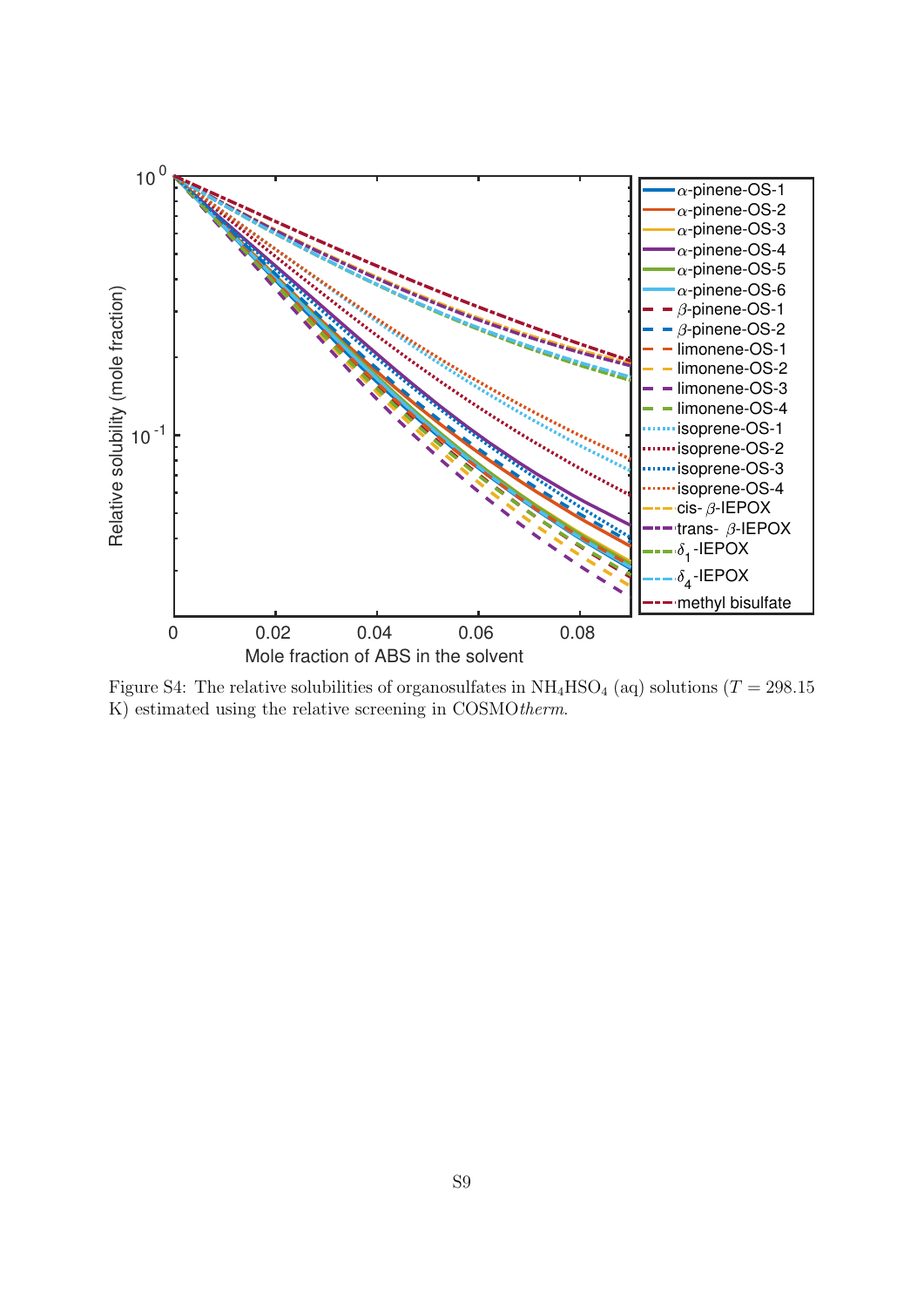

Figure S5: The relative solubilities of sodium salts of the organosulfates in  $NH<sub>4</sub>HSO<sub>4</sub>$  (aq) solutions ( $T = 298.15$  K) estimated using the relative screening in COSMOtherm.

|  |                     | Table S3: Activity coefficients of the organics and water in stable binary solu- |  |  |  |  |
|--|---------------------|----------------------------------------------------------------------------------|--|--|--|--|
|  | tions, at 298.15 K. |                                                                                  |  |  |  |  |
|  |                     |                                                                                  |  |  |  |  |

| x(org)     | $x(H_2O)$ | $\ln \gamma^{\rm I}(\text{org})$ | $\ln \gamma^I(H_2O)$ |
|------------|-----------|----------------------------------|----------------------|
|            |           | $\alpha$ -pinene-OS-1            |                      |
| $1.00E-08$ | 1         | 6.24734649                       | 0.00000007           |
| $2.06E-04$ | 0.9998    | 6.22811677                       | 0.00000205           |
| $4.12E-04$ | 0.9996    | 6.20896327                       | 0.00000798           |
| 6.17E-04   | 0.9994    | 6.18988691                       | 0.00001782           |
| 8.23E-04   | 0.9992    | 6.17088756                       | 0.00003155           |
| $1.03E-03$ | 0.999     | 6.15196503                       | 0.00004913           |
| 0.4825     | 0.5175    | 0.00161722                       | 0.65774678           |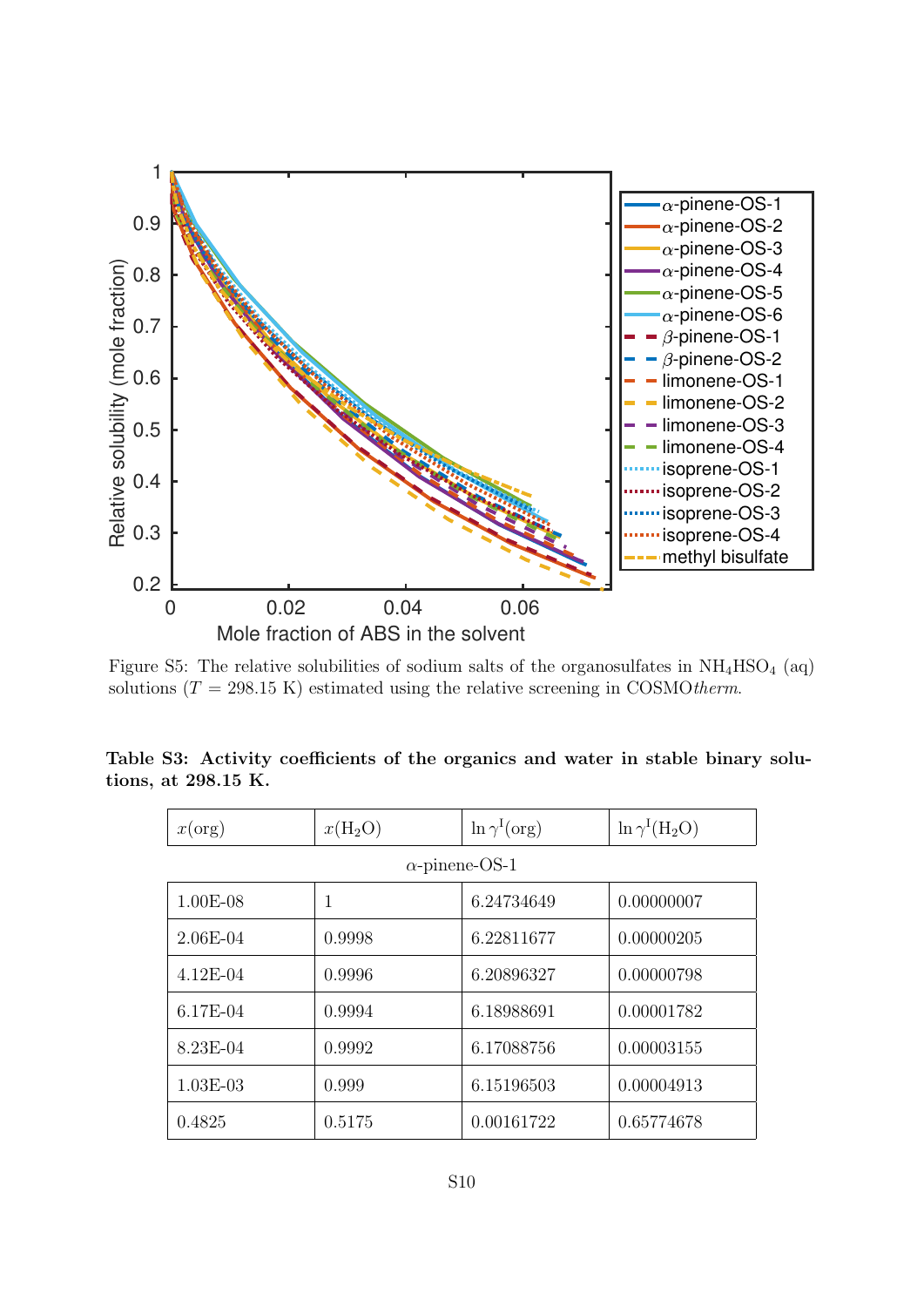Table S3 – continued from previous page

| x(org) | $x(H_2O)$ | $\ln \gamma^{\rm I}(\text{org})$ | $\ln \gamma^I(H_2O)$ |
|--------|-----------|----------------------------------|----------------------|
| 0.586  | 0.414     | $-0.01961669$                    | 0.67911130           |
| 0.6895 | 0.3105    | $-0.01786611$                    | 0.67203684           |
| 0.793  | 0.207     | $-0.01199478$                    | 0.64732295           |
| 0.8965 | 0.1035    | $-0.00436202$                    | 0.58261809           |
|        | 1.00E-08  | 0.00000000                       | 0.40639492           |

## $\alpha$ -pinene-OS-2

| 1.00E-08   | 1        | 4.64148203    | 0.00000007 |
|------------|----------|---------------|------------|
| 7.38E-04   | 0.9993   | 4.58852792    | 0.00001959 |
| 1.48E-03   | 0.9985   | 4.53627500    | 0.00007748 |
| $2.21E-03$ | 0.9978   | 4.48471717    | 0.00017278 |
| $2.95E-03$ | 0.997    | 4.43384673    | 0.00030453 |
| 3.69E-03   | 0.9963   | 4.38365661    | 0.00047181 |
| 0.3396     | 0.6604   | $-0.13905683$ | 0.41166015 |
| 0.4717     | 0.5283   | $-0.14777537$ | 0.41316214 |
| 0.6038     | 0.3962   | $-0.08022288$ | 0.33168009 |
| 0.7358     | 0.2642   | $-0.02319357$ | 0.21446242 |
| 0.8679     | 0.1321   | $-0.00099661$ | 0.12409338 |
| 1          | 1.00E-08 | 0.00000000    | 0.10095576 |

## $\alpha\text{-prime-OS-3}$

| 1.00E-08 |        | 3.34327061 | 0.00000007 |
|----------|--------|------------|------------|
| 9.27E-04 | 0.9991 | 3.27330652 | 0.00003256 |
| 1.86E-03 | 0.9981 | 3.20456294 | 0.00012857 |
| 2.78E-03 | 0.9972 | 3.13702604 | 0.00028597 |
| 3.71E-03 | 0.9963 | 3.07068090 | 0.00050267 |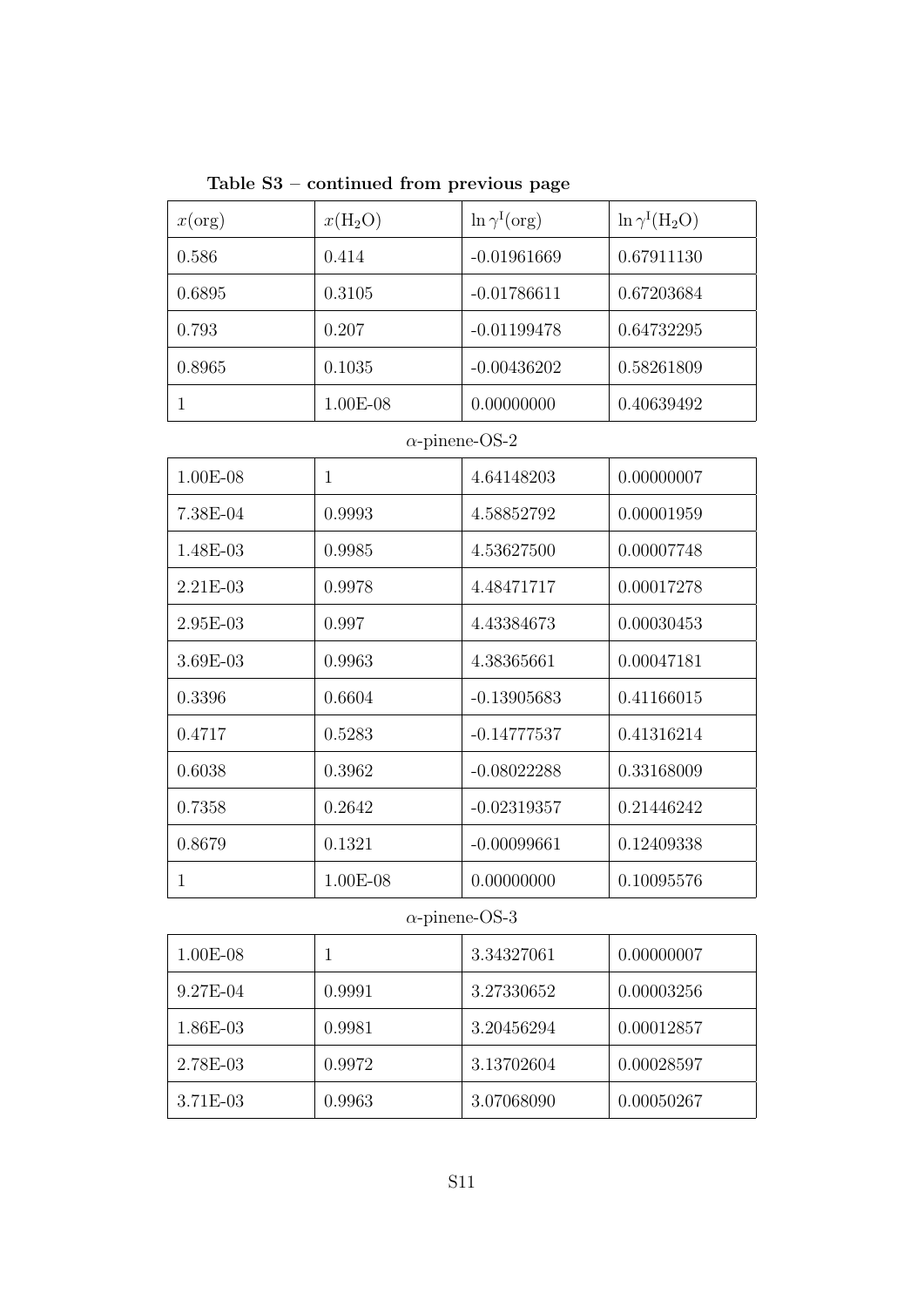Table S3 – continued from previous page

| x(org)       | $x(H_2O)$    | $\ln \gamma^I(\text{org})$ | $\ln \gamma^I(H_2O)$ |
|--------------|--------------|----------------------------|----------------------|
| 4.64E-03     | 0.9954       | 3.00551141                 | 0.00077663           |
| 0.2414       | 0.7586       | $-0.94679384$              | 0.27242378           |
| 0.3931       | 0.6069       | $-0.80215482$              | 0.19062734           |
| 0.5448       | 0.4552       | $-0.43626808$              | $-0.14198733$        |
| 0.6966       | 0.3034       | $-0.15397771$              | $-0.60953333$        |
| 0.8483       | 0.1517       | $-0.02555762$              | $-1.05639976$        |
| $\mathbf{1}$ | 1.00E-08     | 0.00000000                 | $-1.42407901$        |
|              |              | $\alpha$ -pinene-OS-4      |                      |
| 1.00E-08     | $\mathbf{1}$ | 4.80714672                 | 0.00000007           |
| 5.20E-04     | 0.9995       | 4.77592096                 | 0.00000817           |
| 1.04E-03     | 0.999        | 4.74487245                 | 0.00003236           |
| 1.56E-03     | 0.9984       | 4.71400190                 | 0.00007249           |
| 2.08E-03     | 0.9979       | 4.68330940                 | 0.00012838           |
| 2.60E-03     | 0.9974       | 4.65279497                 | 0.00019987           |
| 0.4378       | 0.5622       | $-0.47339566$              | 0.57347139           |
| 0.5502       | 0.4498       | $-0.40747728$              | 0.50420549           |
| 0.6627       | 0.3373       | $-0.25659803$              | 0.26790042           |
| 0.7751       | 0.2249       | $-0.10843509$              | $-0.10850990$        |
| 0.8876       | 0.1124       | $-0.02388086$              | $-0.51026669$        |
| $\mathbf 1$  | 1.00E-08     | 0.00000000                 | $-0.85853086$        |

#### $\alpha$ -pinene-OS-5

| $1.00E-08$ |        | 3.40187659 | 0.00000007 |
|------------|--------|------------|------------|
| 1.35E-03   | 0.9987 | 3.31097218 | 0.00006137 |
| $2.69E-03$ | 0.9973 | 3.22203769 | 0.00024188 |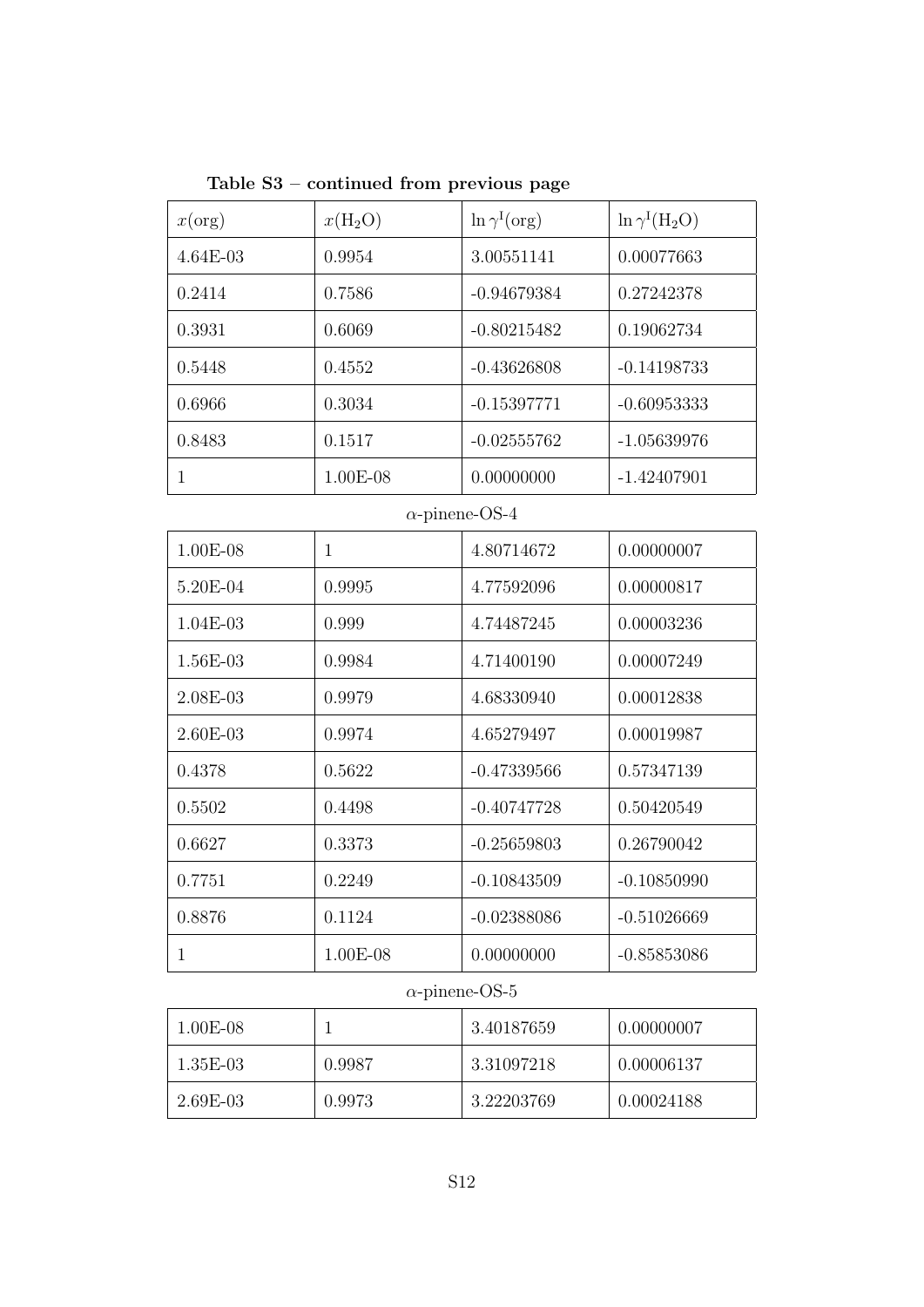| x(org)     | $x(H_2O)$  | $\ln \gamma^{\rm I}(\text{org})$ | $\ln \gamma^I(H_2O)$ |
|------------|------------|----------------------------------|----------------------|
| $4.03E-03$ | 0.996      | 3.13508776<br>0.00053652         |                      |
| 5.38E-03   | 0.9946     | 3.05012830<br>0.00094015         |                      |
| $6.72E-03$ | 0.9933     | 2.96715533                       | 0.00144768           |
| 0.2268     | 0.7732     | $-0.55115713$                    | 0.25194749           |
| 0.3815     | 0.6185     | $-0.55708803$                    | 0.24183094           |
| 0.5361     | 0.4639     | $-0.33473359$                    | 0.04562307           |
| 0.6907     | 0.3093     | $-0.13044047$                    | $-0.28176504$        |
| 0.8454     | 0.1546     | $-0.02507538$                    | $-0.63145548$        |
|            | $1.00E-08$ | 0.00000000                       | $-0.93833312$        |

Table S3 – continued from previous page

#### $\alpha$ -pinene-OS-6

| $1.00E-08$ | 1        | 2.76051800    | 0.00000007    |
|------------|----------|---------------|---------------|
| 1.39E-03   | 0.9986   | 2.66497968    | 0.00006594    |
| 2.77E-03   | 0.9972   | 2.57175691    | 0.00025950    |
| $4.16E-03$ | 0.9958   | 2.48084905    | 0.00057464    |
| 5.54E-03   | 0.9945   | 2.39224474    | 0.00100533    |
| 6.93E-03   | 0.9931   | 2.30592136    | 0.00154561    |
| 0.21       | 0.79     | $-1.10577811$ | 0.23036603    |
| 0.368      | 0.632    | $-1.06449898$ | 0.19410079    |
| 0.526      | 0.474    | $-0.67829589$ | $-0.13304361$ |
| 0.684      | 0.316    | $-0.28410665$ | $-0.74338900$ |
| 0.842      | 0.158    | $-0.05869257$ | $-1.45991421$ |
| 1          | 1.00E-08 | 0.00000000    | $-2.10954675$ |

#### β-pinene-OS-1

| 0007<br>$\blacksquare$<br>$-08$<br>МM<br>)()F<br>1.VVI<br>--<br>— |
|-------------------------------------------------------------------|
|-------------------------------------------------------------------|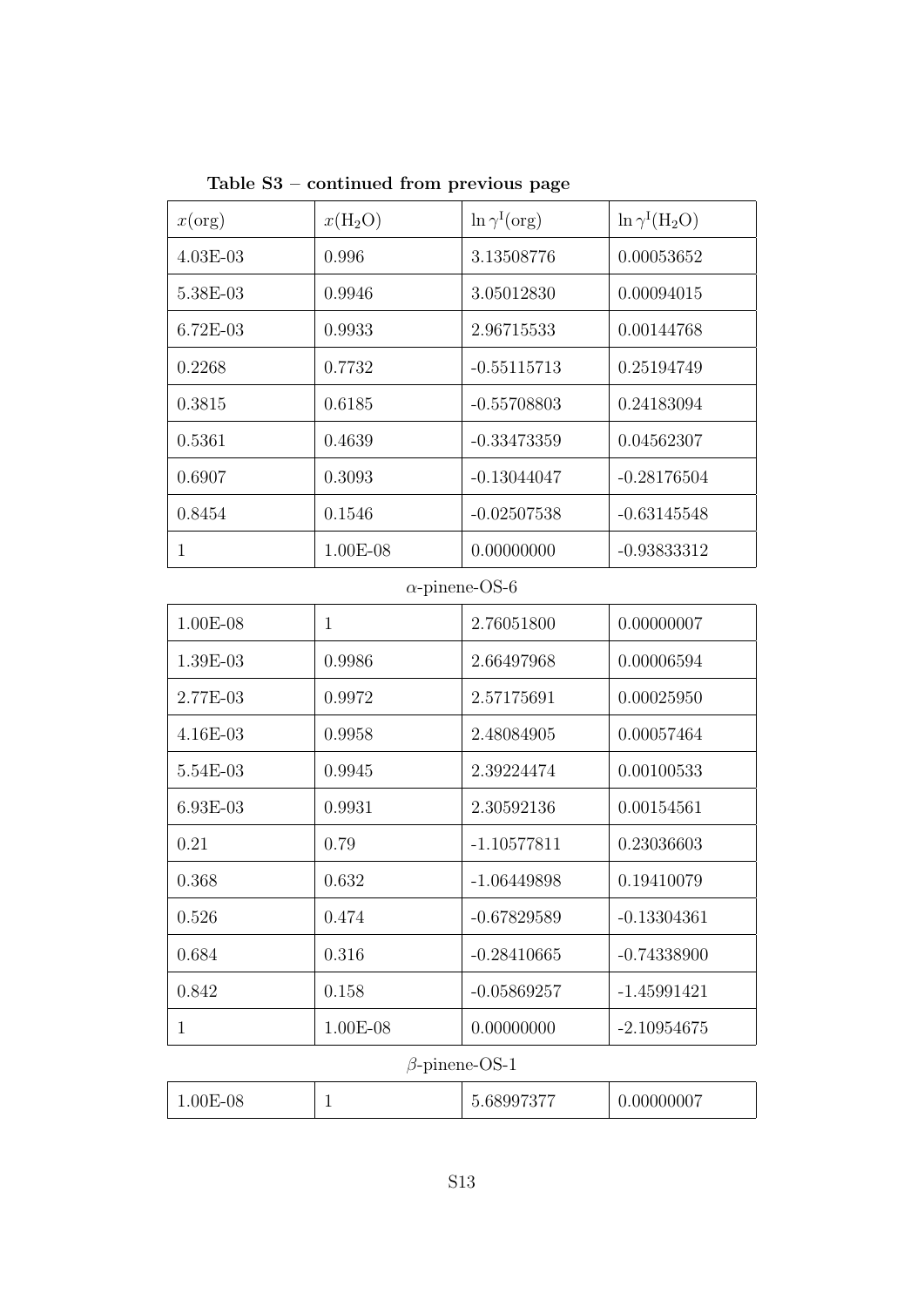| x(org)     | $x(H_2O)$  | $\ln \gamma^1(\text{org})$ | $\ln \gamma^I(H_2O)$ |
|------------|------------|----------------------------|----------------------|
| $3.45E-04$ | 0.9997     | 5.65885767                 | 0.00000545           |
| $6.90E-04$ | 0.9993     | 5.62795753                 | 0.00002150           |
| $1.03E-03$ | 0.999      | 5.59727351                 | 0.00004806           |
| 1.38E-03   | 0.9986     | 5.56680486                 | 0.00008500           |
| $1.72E-03$ | 0.9983     | 5.53655113                 | 0.00013218           |
| 0.3907     | 0.6093     | 0.11356151                 | 0.49383968           |
| 0.5126     | 0.4874     | 0.07498509                 | 0.52450834           |
| 0.6344     | 0.3656     | 0.06057360                 | 0.54605000           |
| 0.7563     | 0.2437     | 0.03750802                 | 0.60512119           |
| 0.8781     | 0.1219     | 0.01099184                 | 0.73598327           |
|            | $1.00E-08$ | 0.00000000                 | 0.92227144           |

Table S3 – continued from previous page

## $\beta$  -pinene-OS-2

| $1.00E-08$ | 1        | 4.45448952    | 0.00000007    |
|------------|----------|---------------|---------------|
| $6.11E-04$ | 0.9994   | 4.40982444    | 0.00001369    |
| $1.22E-03$ | 0.9988   | 4.36564937    | 0.00005415    |
| $1.83E-03$ | 0.9982   | 4.32196049    | 0.00012091    |
| $2.44E-03$ | 0.9976   | 4.27875342    | 0.00021339    |
| $3.05E-03$ | 0.9969   | 4.23602351    | 0.00033106    |
| 0.3593     | 0.6407   | $-0.53198665$ | 0.44250803    |
| 0.4875     | 0.5125   | -0.50254423   | 0.40884389    |
| 0.6156     | 0.3844   | $-0.34573580$ | 0.20206244    |
| 0.7437     | 0.2563   | $-0.16000620$ | $-0.20423606$ |
| 0.8719     | 0.1281   | $-0.03580048$ | $-0.72346451$ |
| 1          | 1.00E-08 | 0.00000000    | $-1.19208229$ |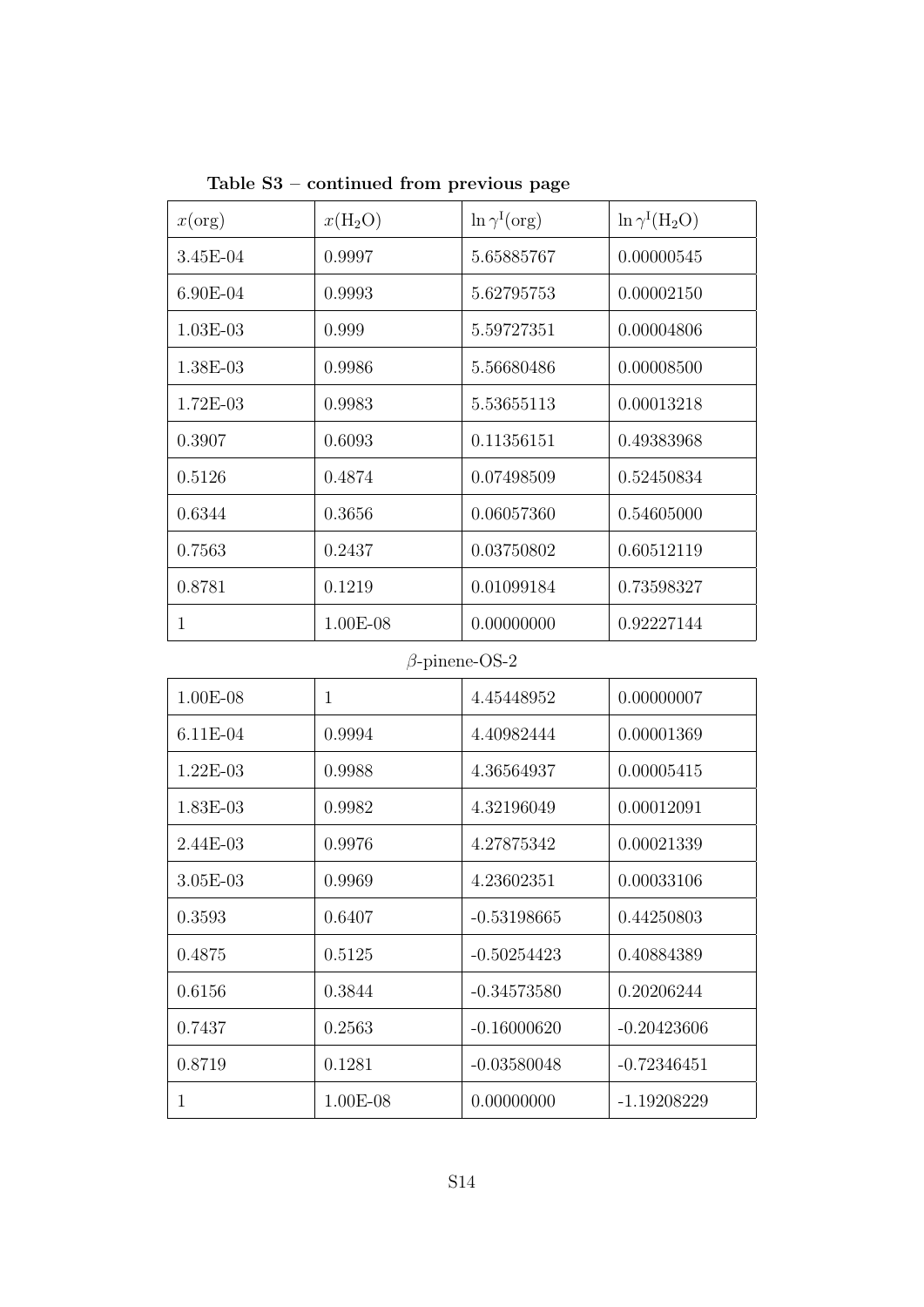| x(org)        | $x(H_2O)$    | $\ln \gamma^I(\text{org})$ | $\ln \gamma^I(H_2O)$ |  |
|---------------|--------------|----------------------------|----------------------|--|
| limonene-OS-1 |              |                            |                      |  |
| 1.00E-08      | $\mathbf{1}$ | 5.01896878                 | 0.00000007           |  |
| 5.05E-04      | 0.9995       | 4.97944907                 | 0.00001003           |  |
| 1.01E-03      | 0.999        | 4.94029114                 | 0.00003968           |  |
| 1.51E-03      | 0.9985       | 4.90149379                 | 0.00008867           |  |
| 2.02E-03      | 0.998        | 4.86305504                 | 0.00015667           |  |
| 2.52E-03      | 0.9975       | 4.82497263                 | 0.00024334           |  |
| 0.3724        | 0.6276       | $-0.16974861$              | 0.46362004           |  |
| 0.4979        | 0.5021       | $-0.16297273$              | 0.45411651           |  |
| 0.6235        | 0.3765       | $-0.09319285$              | 0.36123235           |  |
| 0.749         | 0.251        | $-0.03195072$              | 0.22383694           |  |
| 0.8745        | 0.1255       | $-0.00442394$              | 0.10235441           |  |
| 1             | 1.00E-08     | 0.00000000                 | 0.04181320           |  |
|               |              | $limonene-OS-2$            |                      |  |
| 1.00E-08      | $\mathbf{1}$ | 5.21158102                 | 0.00000007           |  |
| 3.83E-04      | 0.9996       | 5.17811329                 | 0.00000649           |  |
| 7.67E-04      | 0.9992       | 5.14489369                 | 0.00002564           |  |
| 1.15E-03      | 0.9988       | 5.11192213                 | 0.00005734           |  |
| 1.53E-03      | 0.9985       | 5.07919780                 | 0.00010139           |  |
| 1.92E-03      | 0.9981       | 5.04671962                 | 0.00015763           |  |
| 0.3625        | 0.6375       | $-0.19574436$              | 0.44849806           |  |
| 0.49          | 0.51         | $-0.16781332$              | 0.42309796           |  |
| 0.6175        | 0.3825       | $-0.08152360$              | 0.31101061           |  |
| 0.745         | 0.255        | $-0.01489144$              | 0.15945573           |  |

## Table S3 – continued from previous page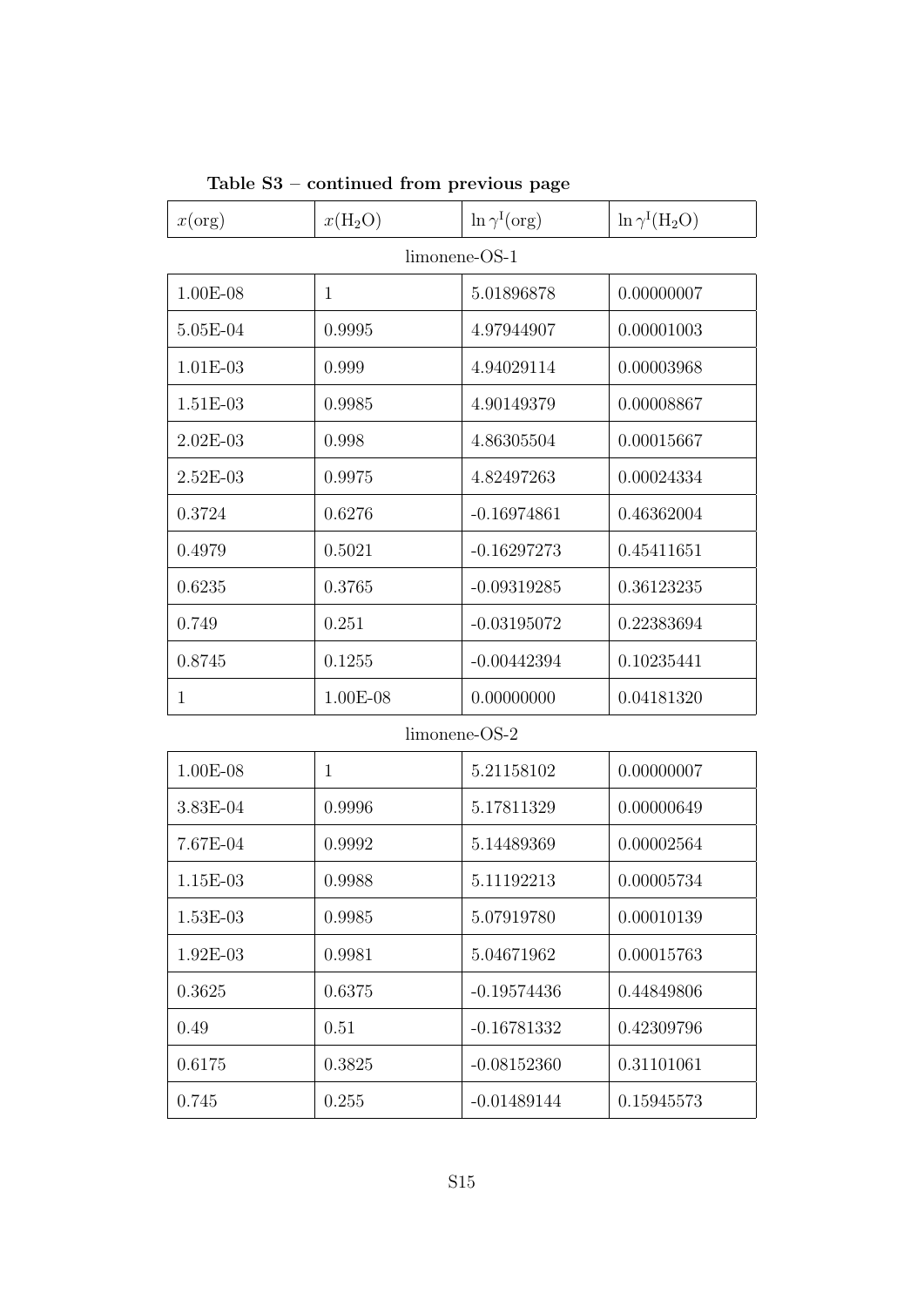| Table $S3$ – continued from previous page |  |  |
|-------------------------------------------|--|--|
|                                           |  |  |

| x(org)          | $x(H_2O)$ | $\ln \gamma^{\rm I}(\text{org})$ | $\ln \gamma^I(H_2O)$ |  |
|-----------------|-----------|----------------------------------|----------------------|--|
| 0.8725          | 0.1275    | 0.00704862                       | 0.04119941           |  |
|                 | 1.00E-08  | 0.00000000                       | 0.00826903           |  |
| $limonene-OS-3$ |           |                                  |                      |  |
| 1.00E-08        |           | 5.87725874                       | 0.00000007           |  |

| THUND ON   |            |               | 0.00000001 |
|------------|------------|---------------|------------|
| $2.32E-04$ | 0.9998     | 5.85372965    | 0.00000280 |
| $4.64E-04$ | 0.9995     | 5.83031494    | 0.00001095 |
| 6.96E-04   | 0.9993     | 5.80701536    | 0.00002448 |
| 9.28E-04   | 0.9991     | 5.78383069    | 0.00004332 |
| 1.16E-03   | 0.9988     | 5.76076064    | 0.00006743 |
| 0.3763     | 0.6237     | $-0.02139778$ | 0.47099664 |
| 0.501      | 0.499      | $-0.01382572$ | 0.46249432 |
| 0.6258     | 0.3742     | 0.01401673    | 0.42797760 |
| 0.7505     | 0.2495     | 0.01792621    | 0.42671848 |
| 0.8753     | 0.1247     | 0.00512185    | 0.50137643 |
| 1          | $1.00E-08$ | 0.00000000    | 0.63305556 |

#### limonene-OS-4

| 1.00E-08 | 1      | 5.35708475    | 0.00000007 |
|----------|--------|---------------|------------|
| 2.96E-04 | 0.9997 | 5.33038275    | 0.00000402 |
| 5.92E-04 | 0.9994 | 5.30383423    | 0.00001581 |
| 8.88E-04 | 0.9991 | 5.27743972    | 0.00003535 |
| 1.18E-03 | 0.9988 | 5.25119877    | 0.00006255 |
| 1.48E-03 | 0.9985 | 5.22511068    | 0.00009732 |
| 0.3843   | 0.6157 | $-0.33421220$ | 0.48362181 |
| 0.5074   | 0.4926 | $-0.28938819$ | 0.43804153 |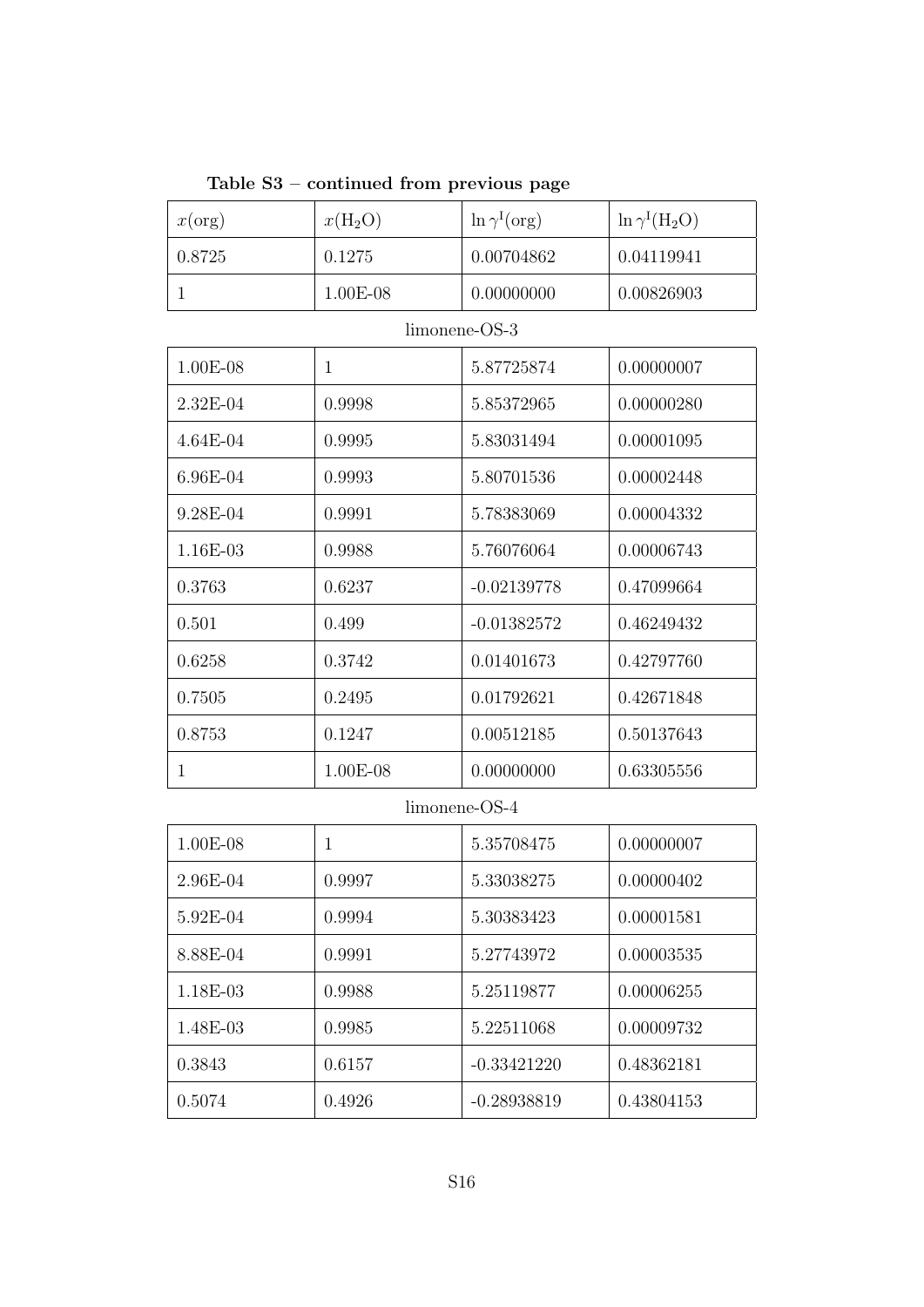| Table S3 – continued from previous page |  |  |
|-----------------------------------------|--|--|
|                                         |  |  |

| x(org) | $x(H_2O)$ | $\ln \gamma^1(\text{org})$ | $\ln \gamma^1(H_2O)$ |
|--------|-----------|----------------------------|----------------------|
| 0.6306 | 0.3694    | $-0.17284521$              | 0.27478729           |
| 0.7537 | 0.2463    | $-0.06656310$              | 0.02867420           |
| 0.8769 | 0.1231    | $-0.01158726$              | $-0.21779401$        |
|        | 1.00E-08  | 0.00000000                 | $-0.40900861$        |

## isoprene-OS-1

| 1.00E-08 | $\mathbf{1}$ | 1.38344406    | 0.00000007    |
|----------|--------------|---------------|---------------|
| 0.05     | 0.95         | 0.32144684    | 0.02394751    |
| 0.15     | 0.85         | $-0.44833226$ | 0.09927954    |
| 0.25     | 0.75         | $-0.61110043$ | 0.13526486    |
| 0.35     | 0.65         | $-0.56239206$ | 0.11117103    |
| 0.45     | 0.55         | $-0.43229078$ | 0.02205117    |
| 0.55     | 0.45         | $-0.28567331$ | $-0.12605092$ |
| 0.65     | 0.35         | $-0.16027294$ | $-0.31448215$ |
| 0.75     | 0.25         | $-0.07273609$ | $-0.51771424$ |
| 0.85     | 0.15         | $-0.02285551$ | $-0.71472290$ |
| 0.95     | 0.05         | $-0.00226949$ | $-0.89444067$ |
| 1        | 1.00E-08     | 0.00000000    | $-0.97653593$ |

## isoprene-OS-2

| $1.00E-08$ | 1    | 0.89819266    | 0.00000007    |
|------------|------|---------------|---------------|
| 0.05       | 0.95 | $-0.22386930$ | 0.02508034    |
| 0.15       | 0.85 | $-0.95177361$ | 0.09612947    |
| 0.25       | 0.75 | $-1.02070596$ | 0.10994303    |
| 0.35       | 0.65 | $-0.85545260$ | 0.03694763    |
| 0.45       | 0.55 | $-0.60645970$ | $-0.13095701$ |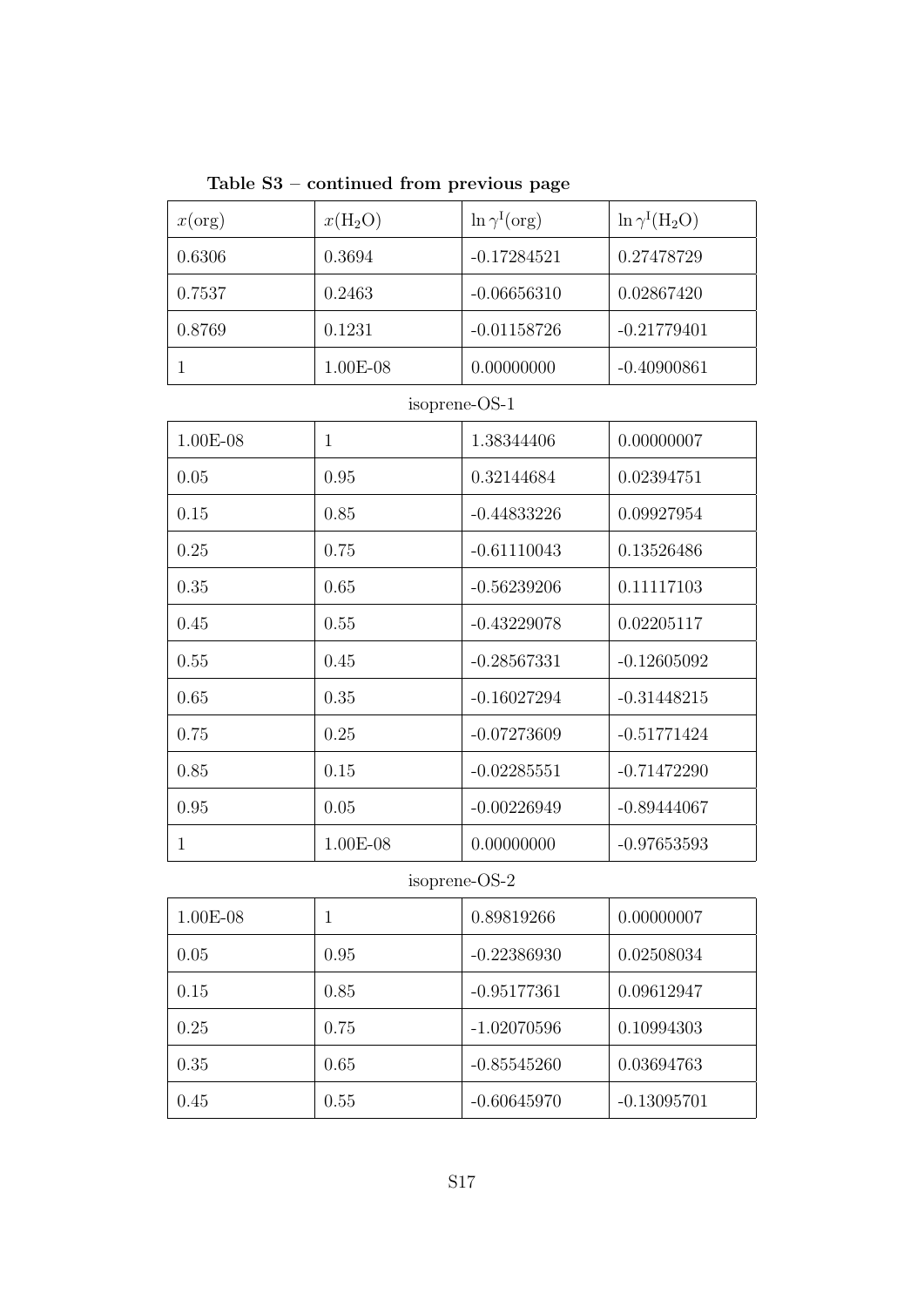Table S3 – continued from previous page

| x(org) | $x(H_2O)$  | $\ln \gamma^I(\text{org})$ | $\ln \gamma^I(H_2O)$ |
|--------|------------|----------------------------|----------------------|
| 0.55   | 0.45       | $-0.36614515$              | $-0.37269105$        |
| 0.65   | 0.35       | $-0.18764655$              | $-0.64098077$        |
| 0.75   | 0.25       | $-0.07908318$              | $-0.89396116$        |
| 0.85   | 0.15       | $-0.02366416$              | $-1.11422459$        |
| 0.95   | 0.05       | $-0.00230280$              | $-1.30150283$        |
|        | $1.00E-08$ | 0.00000000                 | $-1.38373509$        |

#### isoprene-OS-3

| 1.00E-08 | 1        | $-0.41196228$ | 0.00000007    |
|----------|----------|---------------|---------------|
| 0.05     | 0.95     | $-0.97865783$ | 0.01121896    |
| 0.15     | 0.85     | $-1.05947270$ | 0.01414716    |
| 0.25     | 0.75     | $-0.81769233$ | $-0.04704571$ |
| 0.35     | 0.65     | $-0.54745110$ | $-0.16424797$ |
| 0.45     | 0.55     | $-0.32434986$ | $-0.31680182$ |
| 0.55     | 0.45     | $-0.16680632$ | $-0.48174616$ |
| 0.65     | 0.35     | $-0.06870731$ | $-0.64167124$ |
| 0.75     | 0.25     | $-0.01569136$ | $-0.78758648$ |
| 0.85     | 0.15     | 0.00589515    | $-0.91700462$ |
| 0.95     | 0.05     | 0.00598847    | $-1.03085868$ |
| 1        | 1.00E-08 | 0.00000000    | $-1.08259251$ |

## isoprene-OS-4

| $1.00E-08$ |      | 0.21417729    | 0.00000007 |
|------------|------|---------------|------------|
| 0.05       | 0.95 | $-0.32793875$ | 0.01206830 |
| 0.15       | 0.85 | $-0.63285155$ | 0.03998876 |
| 0.25       | 0.75 | $-0.59936913$ | 0.02921238 |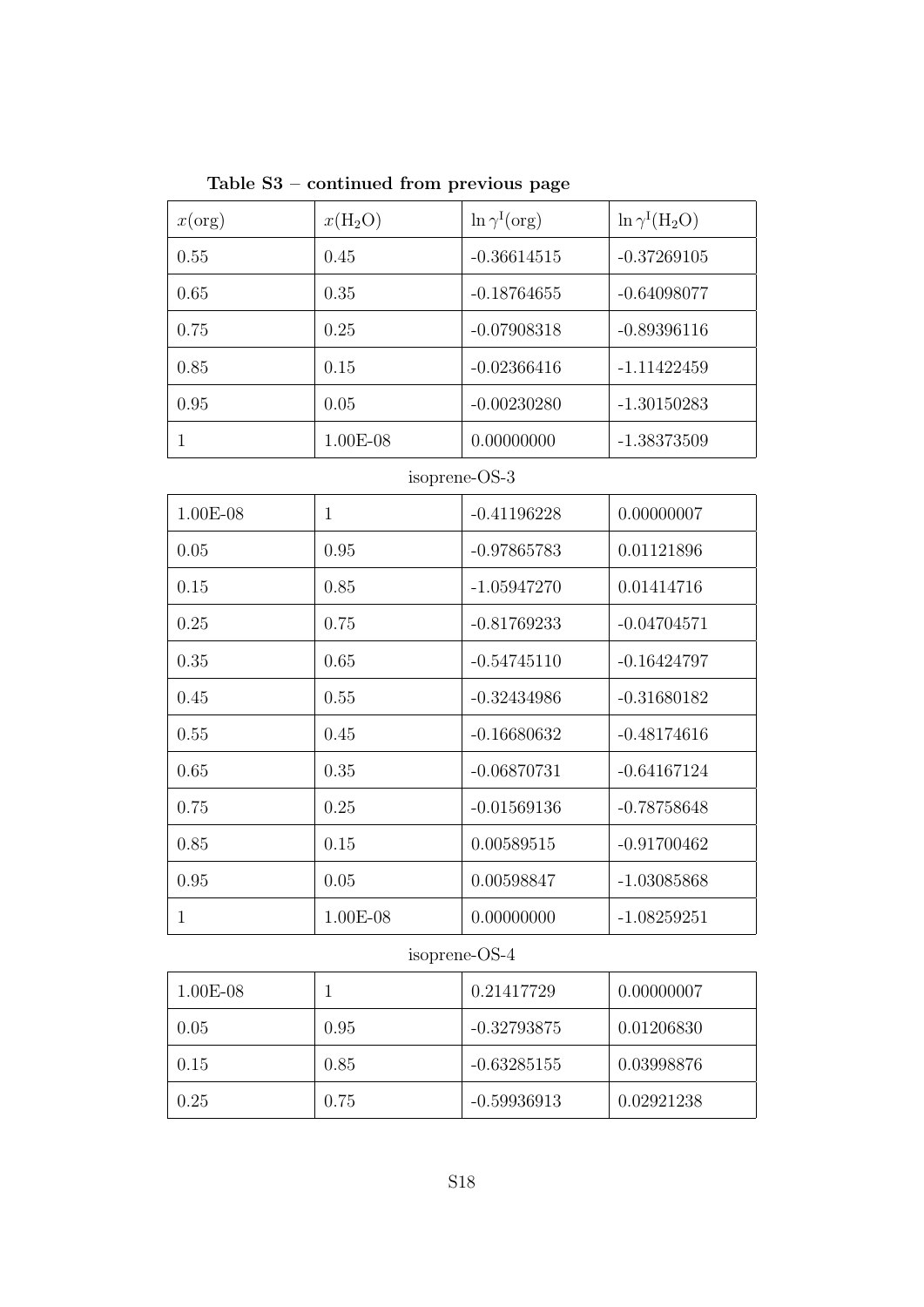Table S3 – continued from previous page

| x(org)       | $x(H_2O)$    | $\ln \gamma^I(\text{org})$ | $\ln \gamma^I(H_2O)$ |
|--------------|--------------|----------------------------|----------------------|
| 0.35         | 0.65         | $-0.47173317$              | $-0.02627195$        |
| 0.45         | 0.55         | $-0.33023171$              | $-0.11994821$        |
| 0.55         | 0.45         | $-0.20752311$              | $-0.24043961$        |
| 0.65         | 0.35         | $-0.11512777$              | $-0.37509995$        |
| 0.75         | 0.25         | $-0.05345091$              | $-0.51310769$        |
| 0.85         | 0.15         | $-0.01778959$              | $-0.64712191$        |
| 0.95         | 0.05         | $-0.00210553$              | $-0.77323149$        |
| $\mathbf{1}$ | $1.00E-08$   | 0.00000000                 | $-0.83280603$        |
|              |              | $cis$ - $\beta$ -IEPOX     |                      |
| 1.00E-08     | $\mathbf{1}$ | $-0.06607103$              | 0.00000007           |
| 0.05         | 0.95         | $-0.00540659$              | $-0.00150073$        |
| 0.15         | 0.85         | 0.02351606                 | $-0.00346604$        |
| 0.25         | 0.75         | $-0.01141428$              | 0.00507173           |
| 0.35         | 0.65         | $-0.03779131$              | 0.01526326           |
| 0.45         | 0.55         | $-0.04434317$              | 0.01808982           |
| 0.55         | 0.45         | $-0.03768554$              | 0.00965761           |
| 0.65         | 0.35         | $-0.02563953$              | $-0.01036402$        |
| 0.75         | 0.25         | $-0.01366817$              | $-0.04050680$        |
| 0.85         | 0.15         | $-0.00481492$              | $-0.07864690$        |
| 0.95         | 0.05         | $-0.00041435$              | $-0.12262604$        |
| $\mathbf{1}$ | 1.00E-08     | 0.00000000                 | $-0.14619588$        |

#### trans- $\beta$ -IEPOX

| $1.00E-08$ |      | $-0.11502697$ | 0.00000007    |
|------------|------|---------------|---------------|
| 0.05       | 0.95 | $-0.03167926$ | $-0.00211193$ |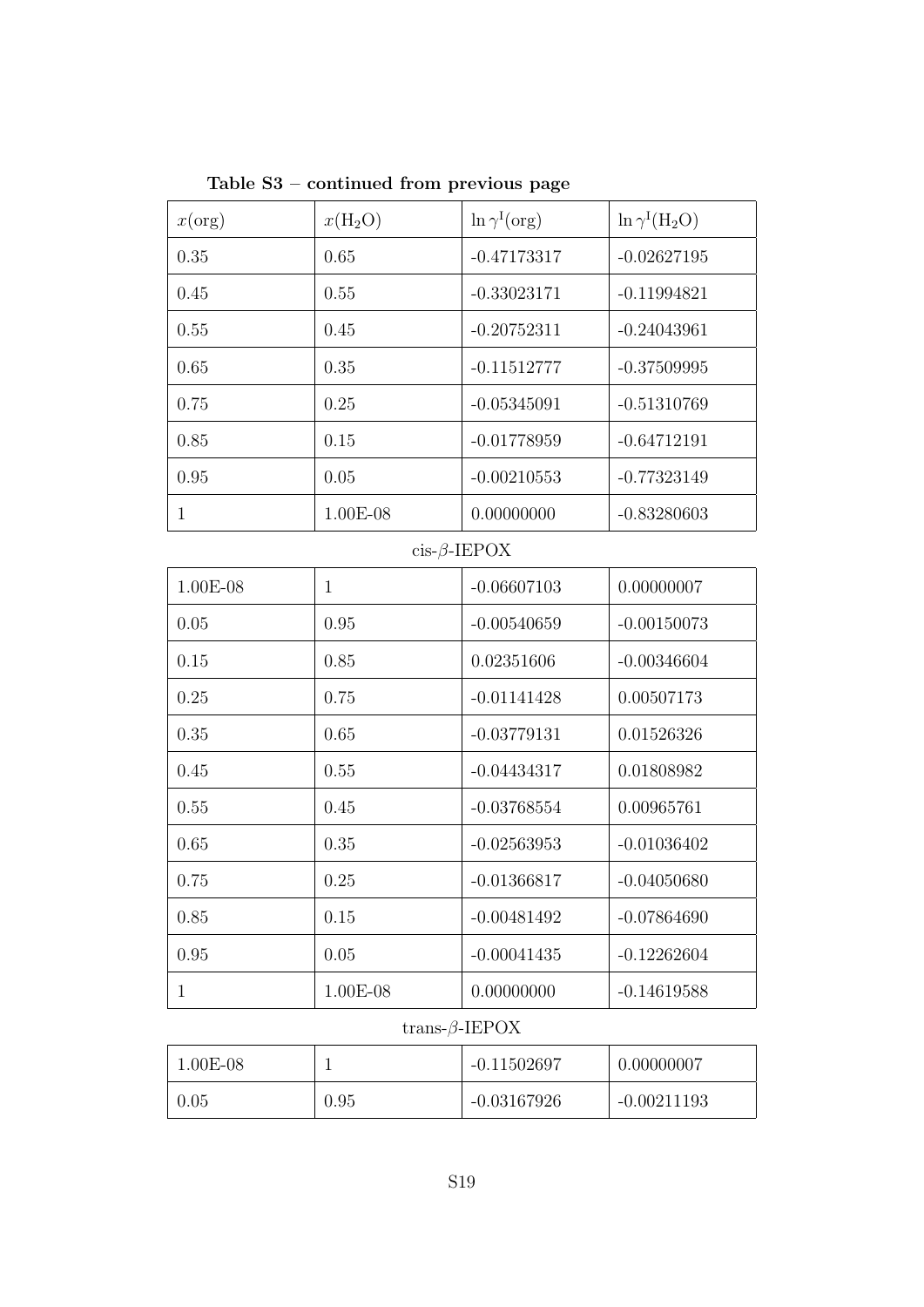| x(org)       | $x(H_2O)$ | $\ln \gamma^{\rm I}(\text{org})$ | $\ln \gamma^I(H_2O)$ |
|--------------|-----------|----------------------------------|----------------------|
| 0.15         | 0.85      | 0.01975114                       | $-0.00674026$        |
| 0.25         | 0.75      | $-0.01039226$                    | 0.00028072           |
| 0.35         | 0.65      | $-0.03770694$                    | 0.01073065           |
| 0.45         | 0.55      | $-0.04590063$                    | 0.01489269           |
| 0.55         | 0.45      | $-0.04017262$                    | 0.00816962           |
| 0.65         | 0.35      | $-0.02827853$                    | $-0.01013829$        |
| 0.75         | 0.25      | $-0.01591409$                    | $-0.03864826$        |
| 0.85         | 0.15      | $-0.00632601$                    | $-0.07518676$        |
| 0.95         | 0.05      | $-0.00096277$                    | $-0.11751679$        |
| $\mathbf{1}$ | 1.00E-08  | 0.00000000                       | $-0.14022541$        |

Table S3 – continued from previous page

# δ1-IEPOX

| $1.00E-08$ | 1        | $-0.96786087$ | 0.00000006    |
|------------|----------|---------------|---------------|
| 0.05       | 0.95     | $-0.70766384$ | $-0.00614888$ |
| 0.15       | 0.85     | $-0.41478481$ | $-0.03495589$ |
| 0.25       | 0.75     | $-0.28853434$ | $-0.06422185$ |
| 0.35       | 0.65     | $-0.21401489$ | $-0.09443639$ |
| 0.45       | 0.55     | $-0.15579014$ | $-0.13056960$ |
| 0.55       | 0.45     | $-0.10680053$ | $-0.17457643$ |
| 0.65       | 0.35     | $-0.06689998$ | $-0.22587768$ |
| 0.75       | 0.25     | $-0.03657942$ | $-0.28272363$ |
| 0.85       | 0.15     | $-0.01564090$ | $-0.34320634$ |
| 0.95       | 0.05     | $-0.00328635$ | $-0.40576005$ |
| 1          | 1.00E-08 | 0.00000000    | $-0.43746403$ |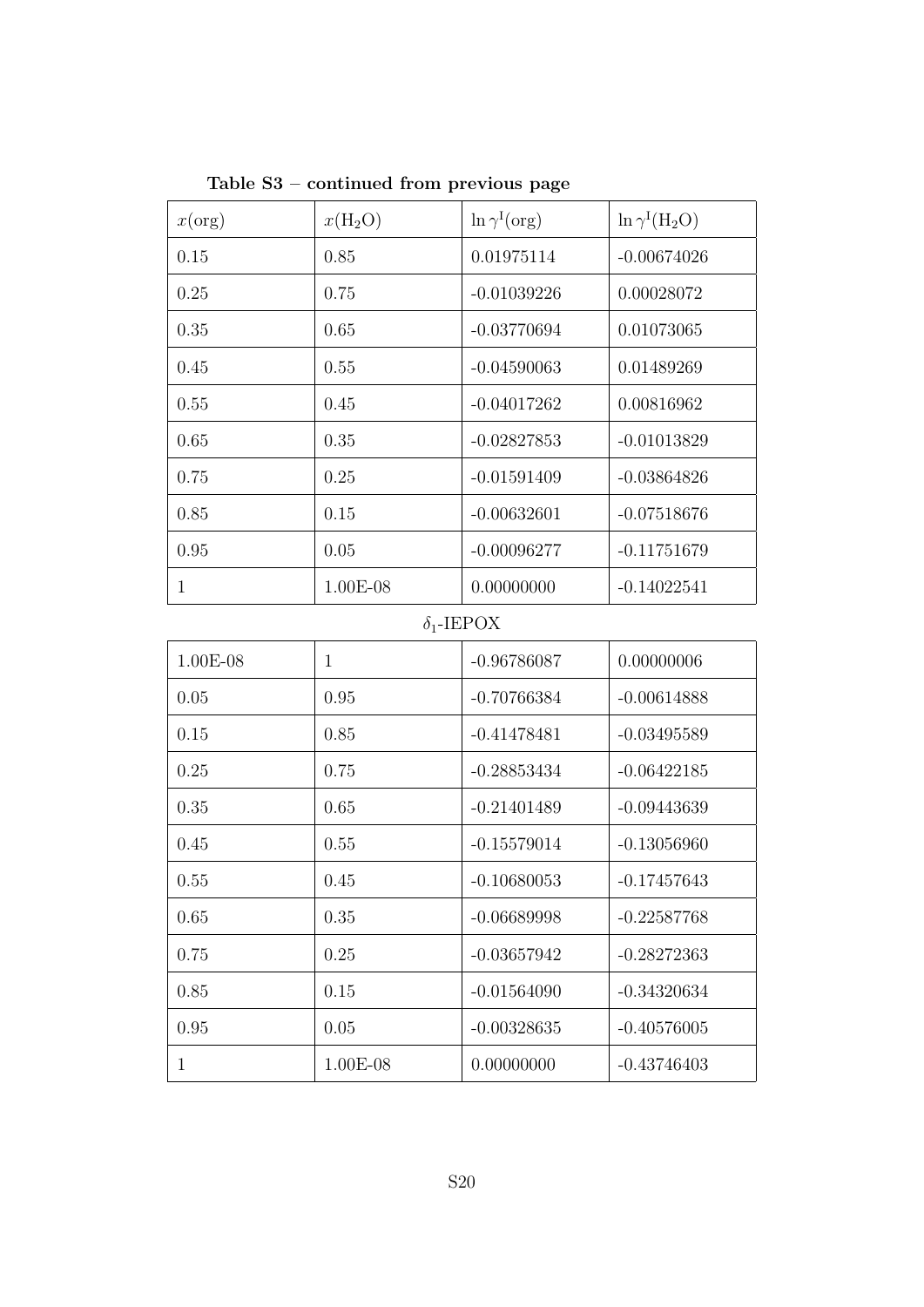| x(org)            | $x(H_2O)$    | $\ln \gamma^I(\text{org})$ | $\ln \gamma^I(H_2O)$ |  |
|-------------------|--------------|----------------------------|----------------------|--|
| $\delta_4$ -IEPOX |              |                            |                      |  |
| 1.00E-08          | $\mathbf{1}$ | $-0.18735760$              | 0.00000006           |  |
| 0.05              | 0.95         | $-0.05275575$              | $-0.00291807$        |  |
| 0.15              | 0.85         | 0.02779607                 | $-0.00908656$        |  |
| 0.25              | 0.75         | 0.00977799                 | $-0.00428701$        |  |
| 0.35              | 0.65         | $-0.01241106$              | 0.00371545           |  |
| 0.45              | 0.55         | $-0.02154561$              | 0.00732844           |  |
| 0.55              | 0.45         | $-0.02048365$              | 0.00327313           |  |
| 0.65              | 0.35         | $-0.01453802$              | $-0.00900165$        |  |
| 0.75              | 0.25         | $-0.00773642$              | $-0.02870865$        |  |
| 0.85              | 0.15         | $-0.00250120$              | $-0.05453296$        |  |
| 0.95              | 0.05         | $-0.00003856$              | $-0.08505944$        |  |
| $\mathbf{1}$      | 1.00E-08     | 0.00000000                 | $-0.10167232$        |  |
|                   |              | Methyl bisulfate           |                      |  |
| 1.00E-08          | $\mathbf{1}$ | 0.55835039                 | 0.00000002           |  |
| 0.05              | 0.95         | $-0.14847044$              | 0.01668245           |  |
| 0.15              | 0.85         | $-0.85943025$              | 0.09005165           |  |
| 0.25              | 0.75         | $-1.14690289$              | 0.15882766           |  |
| 0.35              | 0.65         | $-1.22465306$              | 0.18952024           |  |
| 0.45              | 0.55         | $-1.15490370$              | 0.13929634           |  |
| 0.55              | 0.45         | $-0.92841316$              | $-0.09502714$        |  |
| 0.65              | 0.35         | $-0.54918590$              | $-0.67366264$        |  |
| 0.75              | 0.25         | $-0.22800395$              | $-1.41999653$        |  |
| 0.85              | 0.15         | $-0.06108956$              | $-2.07584590$        |  |

#### Table S3 – continued from previous page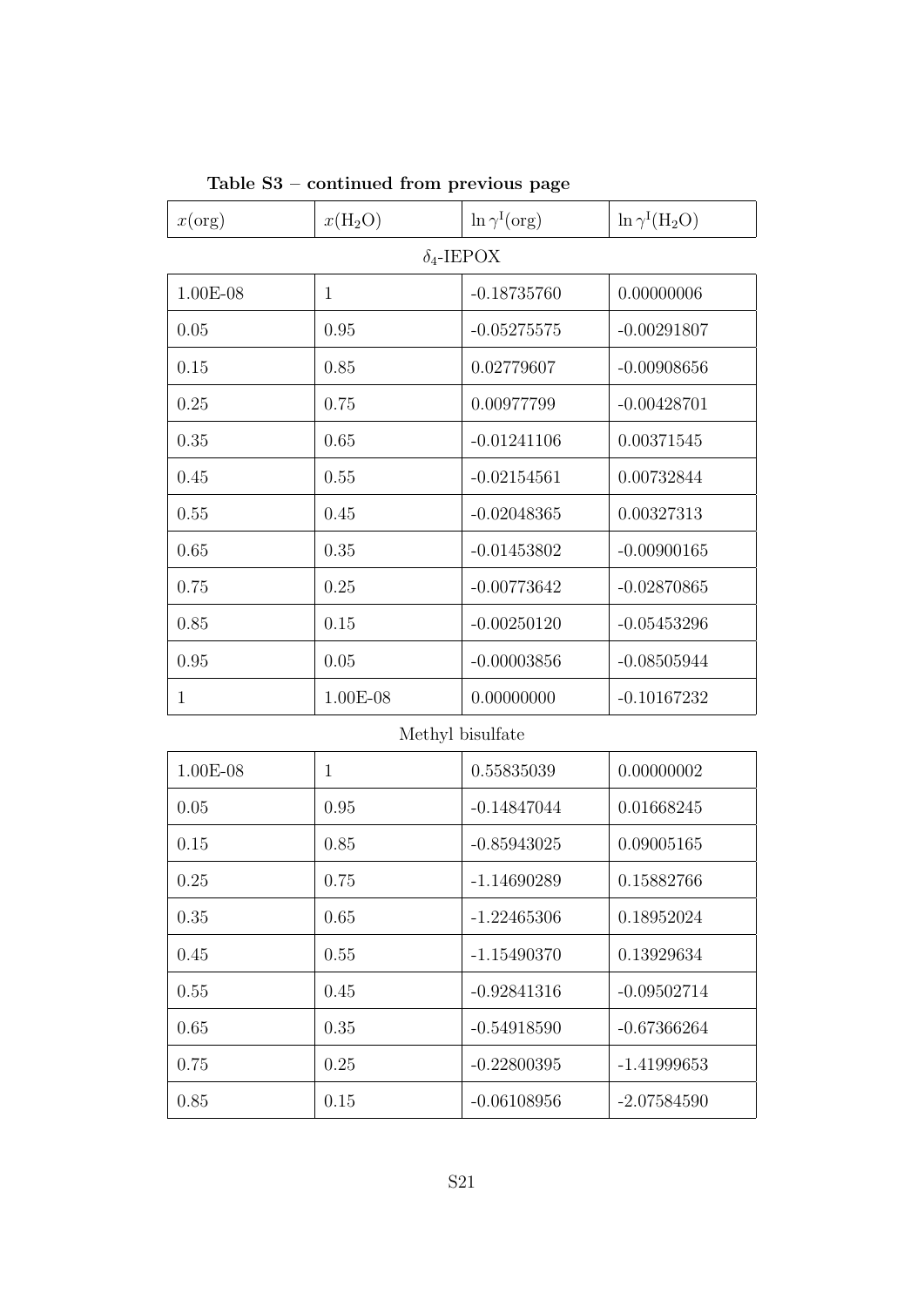| x(org) | $x(\text{H}_2\text{O})$ | $\ln \gamma^1(\text{org})$ | $\ln \gamma^I(H_2O)$ |
|--------|-------------------------|----------------------------|----------------------|
| 0.95   | 0.05                    | $-0.00447075$              | -2.56437274          |
|        | $1.00E-08$              | 0.00000000                 | -2.71866247          |

Table S3 – continued from previous page



Figure S6: Comparison between COSMOtherm calculated  $\alpha$ -pinene-OS-5 and H<sub>2</sub>SO<sub>4</sub> activities, and literature values<sup>84</sup> of H<sub>2</sub>SO<sub>4</sub> activities in pure water  $(T = 298.15 \text{ K})$ . Note that the experimentally derived activity coefficients include the effects from the dissociation of sulfuric acid.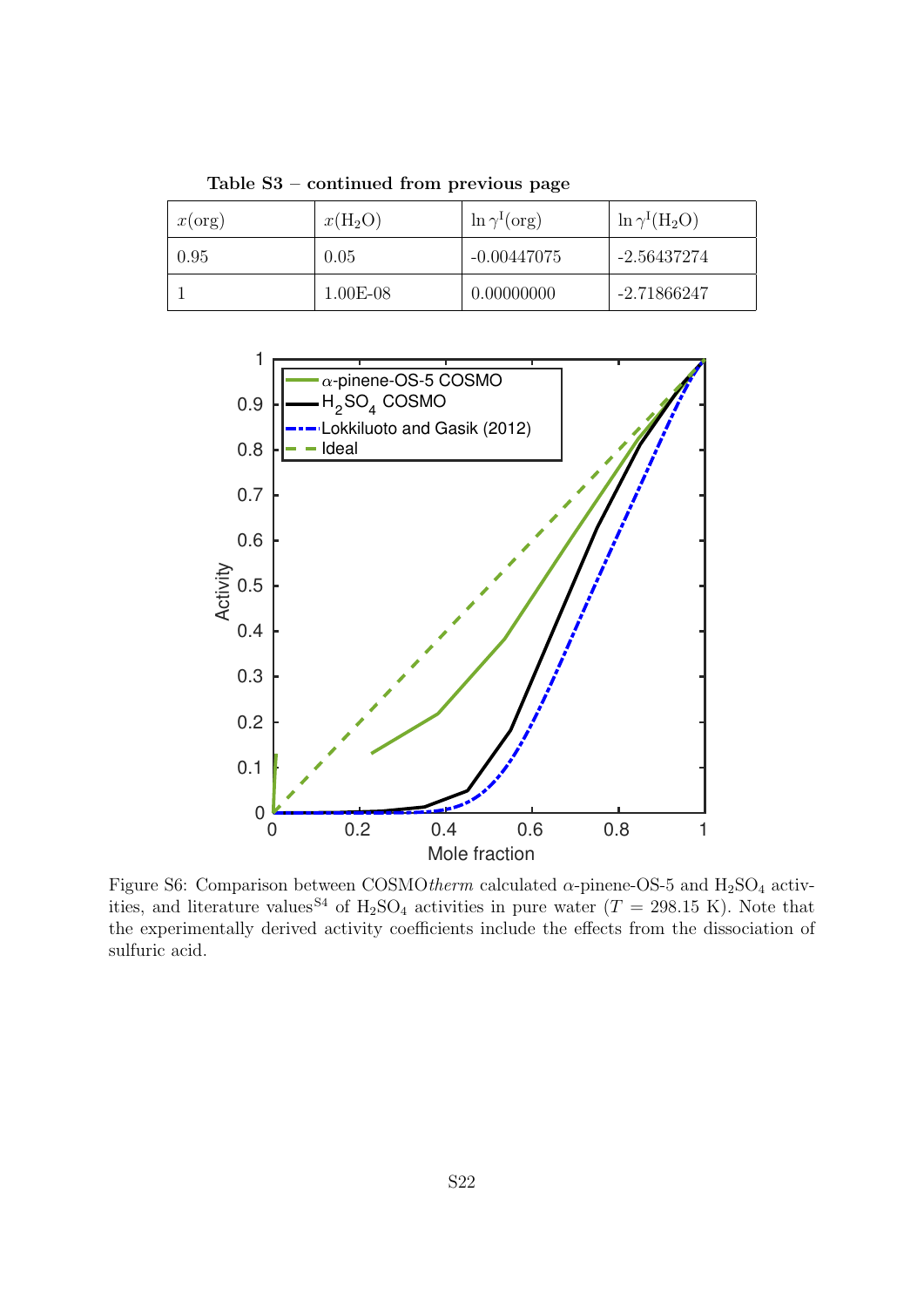Table S4: Activity coefficients of the organics and water in ternary aqueous 0.09 mole fraction ammonium bisulfate solutions, at 298.15 K. Note that the mole fractions and activity coefficients are given in the COSMOtherm framework, and should be converted using Equations S7 and S8, respectively. However, the activities can be calculated using either (Equation S6).

| $x'$ (org) | $x'(H_2O)$     | $\ln \gamma^{I'}(\text{org})$ | $\ln \gamma^{\rm I}{}'({\rm H}_2{\rm O})$ |
|------------|----------------|-------------------------------|-------------------------------------------|
|            |                | $\alpha$ -pinene-OS-5         |                                           |
| $\theta$   | 0.8349         | 6.93440625                    | $-0.07148410$                             |
| 9.76E-05   | 0.8348         | 6.92670895                    | $-0.07172677$                             |
| 1.95E-04   | 0.8347         | 6.91901613                    | $-0.07196911$                             |
| 2.93E-04   | 0.8346         | 6.91132789                    | $-0.07221112$                             |
| 3.90E-04   | 0.8345         | 6.90364431                    | $-0.07245278$                             |
| 4.88E-04   | 0.8345         | 6.89596540                    | $-0.07269410$                             |
| 0.5244     | 0.3971         | $-0.08374992$                 | $-0.24283688$                             |
| 0.6195     | 0.3177         | $-0.05750087$                 | $-0.38050631$                             |
| 0.7146     | 0.2382         | $-0.02888838$                 | $-0.53204176$                             |
| 0.8098     | 0.1588         | $-0.00986429$                 | $-0.68085238$                             |
| 0.9049     | 0.0794         | $-0.00119644$                 | $-0.81753428$                             |
| 1          | $\overline{0}$ | 0.00000000                    | $-0.93833314$                             |

#### β-pinene-OS-1

| 0          | 0.8349 | 9.34043829 | $-0.07148410$ |
|------------|--------|------------|---------------|
| 1.61E-05   | 0.8348 | 9.33892278 | $-0.07152657$ |
| $3.22E-05$ | 0.8348 | 9.33740746 | $-0.07156904$ |
| 4.83E-05   | 0.8348 | 9.33589233 | $-0.07161149$ |
| $6.44E-05$ | 0.8348 | 9.33437740 | $-0.07165392$ |
| 8.04E-05   | 0.8348 | 9.33286265 | $-0.07169634$ |
| 0.8813     | 0.0991 | 0.03128335 | 0.58519254    |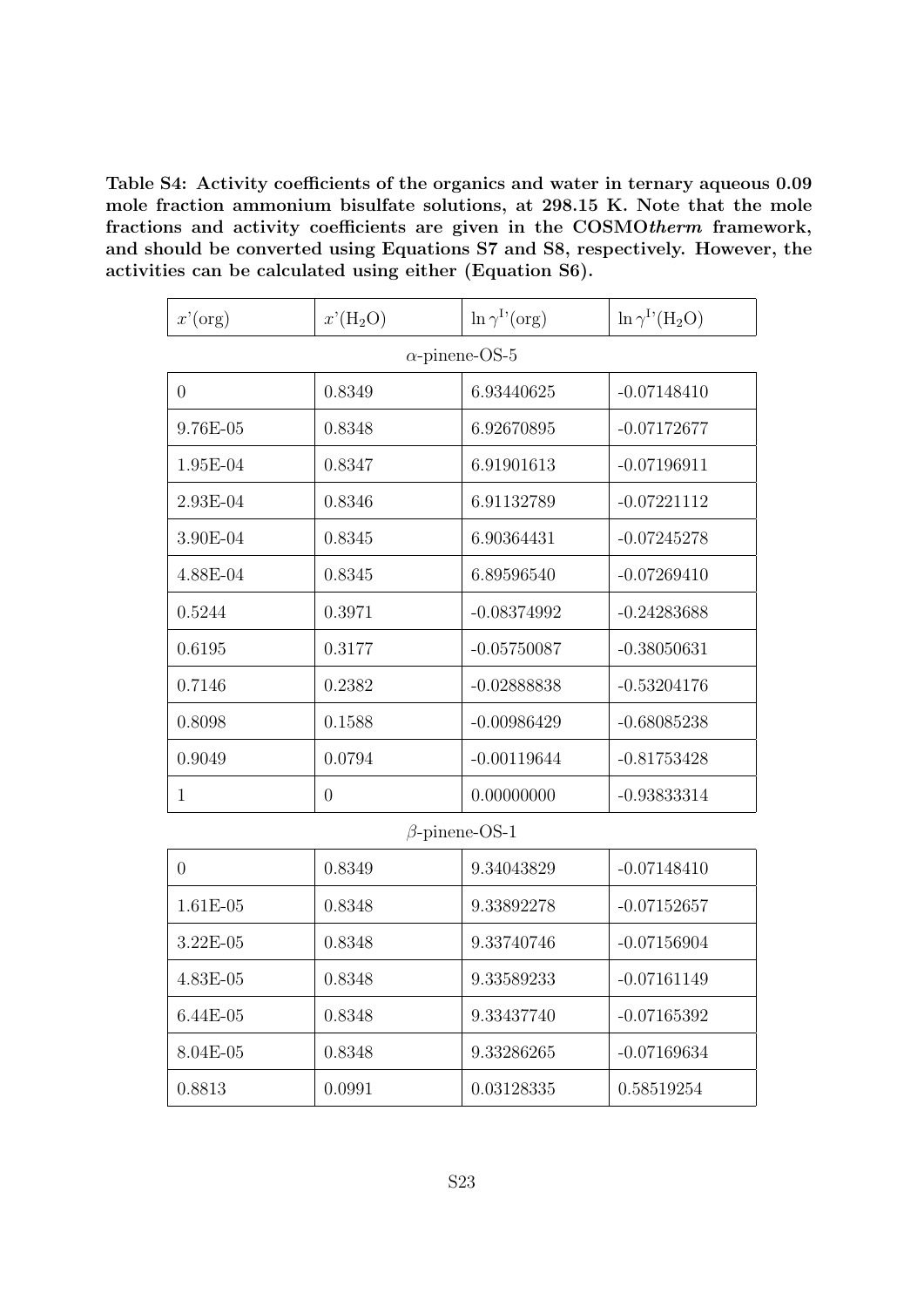Table S4 – continued from previous page

| $x'$ (org) | $x'(H_2O)$ | $\ln \gamma^{1'}(\text{org})$ | $\ln \gamma^{I}$ <sup>(</sup> H <sub>2</sub> O) |
|------------|------------|-------------------------------|-------------------------------------------------|
| 0.905      | 0.0793     | 0.02044998                    | 0.64331224                                      |
| 0.9288     | 0.0595     | 0.01168913                    | 0.70638528                                      |
| 0.9525     | 0.0397     | 0.00522123                    | 0.77420323                                      |
| 0.9763     | 0.0198     | 0.00126136                    | 0.84636938                                      |
|            | 0          | 0.00000000                    | 0.92227145                                      |

#### limonene-OS-1

| $\theta$   | 0.8349         | 8.56540801 | $-0.07148410$ |
|------------|----------------|------------|---------------|
| $2.93E-05$ | 0.8348         | 8.56303445 | $-0.07155621$ |
| 5.86E-05   | 0.8348         | 8.56066103 | $-0.07162828$ |
| 8.79E-05   | 0.8348         | 8.55828778 | $-0.07170033$ |
| 1.17E-04   | 0.8348         | 8.55591474 | $-0.07177234$ |
| 1.47E-04   | 0.8347         | 8.55354187 | $-0.07184432$ |
| 0.7249     | 0.2297         | 0.04705734 | 0.01370163    |
| 0.7799     | 0.1838         | 0.03378174 | $-0.00986050$ |
| 0.8349     | 0.1378         | 0.02178422 | $-0.02382205$ |
| 0.8899     | 0.0919         | 0.01112840 | $-0.02276621$ |
| 0.945      | 0.0459         | 0.00310955 | $-0.00184360$ |
| 1          | $\overline{0}$ | 0.00000000 | 0.04181320    |

## isoprene-OS-2

|            | 0.8349 | 3.82228285 | $-0.07148410$ |
|------------|--------|------------|---------------|
| 1.76E-03   | 0.8334 | 3.74309497 | $-0.07556788$ |
| $3.53E-03$ | 0.8319 | 3.66551171 | $-0.07953377$ |
| 5.29E-03   | 0.8304 | 3.58950234 | $-0.08338449$ |
| 7.06E-03   | 0.829  | 3.51504096 | $-0.08712259$ |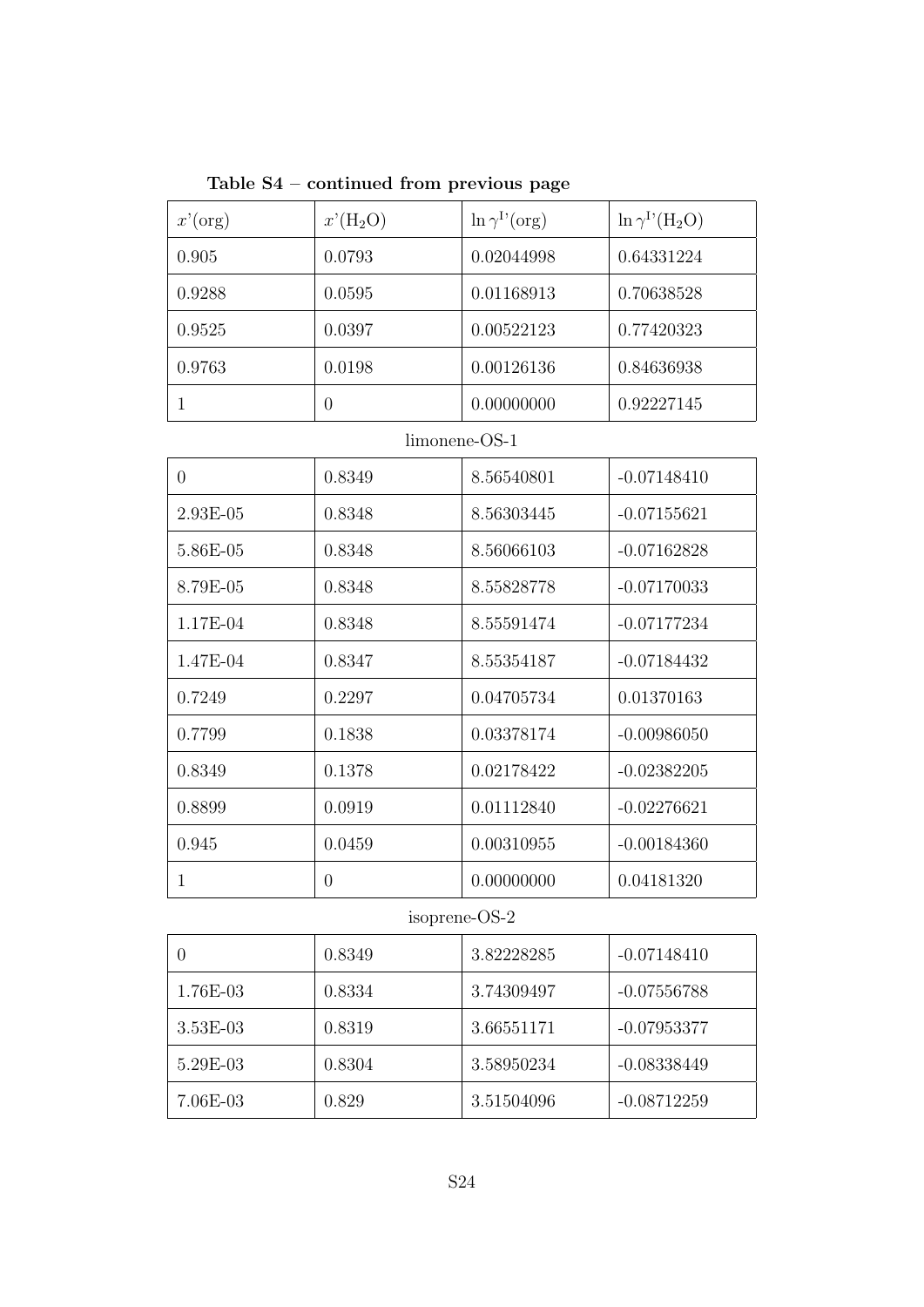| Table $S4$ – continued from previous page |  |  |
|-------------------------------------------|--|--|
|                                           |  |  |

| $x'$ (org)        | $x'(H_2O)$     | $\ln \gamma^{I'}(\text{org})$ | $\ln \gamma^{\rm I'}({\rm H_2O})$ |
|-------------------|----------------|-------------------------------|-----------------------------------|
| 8.82E-03          | 0.8275         | 3.44209791                    | $-0.09075080$                     |
| 0.3249            | 0.5636         | $-0.16419350$                 | $-0.31849729$                     |
| 0.4599            | 0.4509         | $-0.15632112$                 | $-0.52596279$                     |
| 0.5949            | 0.3382         | $-0.06944642$                 | $-0.79729730$                     |
| 0.73              | 0.2254         | $-0.01597782$                 | $-1.05299975$                     |
| 0.865             | 0.1127         | $-0.00093741$                 | $-1.24860285$                     |
| $\mathbf{1}$      | $\overline{0}$ | 0.00000000                    | $-1.38373510$                     |
| $\delta_1$ -IEPOX |                |                               |                                   |
| $\overline{0}$    | 0.8349         | 0.84847604                    | $-0.07148410$                     |
| 0.05              | 0.7931         | 0.67644880                    | $-0.13567635$                     |
| 0.15              | 0.7096         | 0.40802408                    | $-0.22637132$                     |
| 0.25              | 0.6261         | 0.27811744                    | $-0.28766514$                     |
| 0.35              | 0.5427         | 0.19334052                    | $-0.33627708$                     |
| 0.45              | 0.4592         | 0.13230859                    | $-0.37708178$                     |
| 0.55              | 0.3757         | 0.08579571                    | $-0.41142791$                     |
| 0.65              | 0.2922         | 0.04971065                    | $-0.43872772$                     |
| 0.75              | 0.2087         | 0.02273707                    | $-0.45706549$                     |
| 0.85              | 0.1252         | 0.00512517                    | $-0.46326792$                     |
| 0.95              | 0.0417         | $-0.00155910$                 | $-0.45214155$                     |
| $\mathbf{1}$      | $\overline{0}$ | 0.00000000                    | $-0.43746404$                     |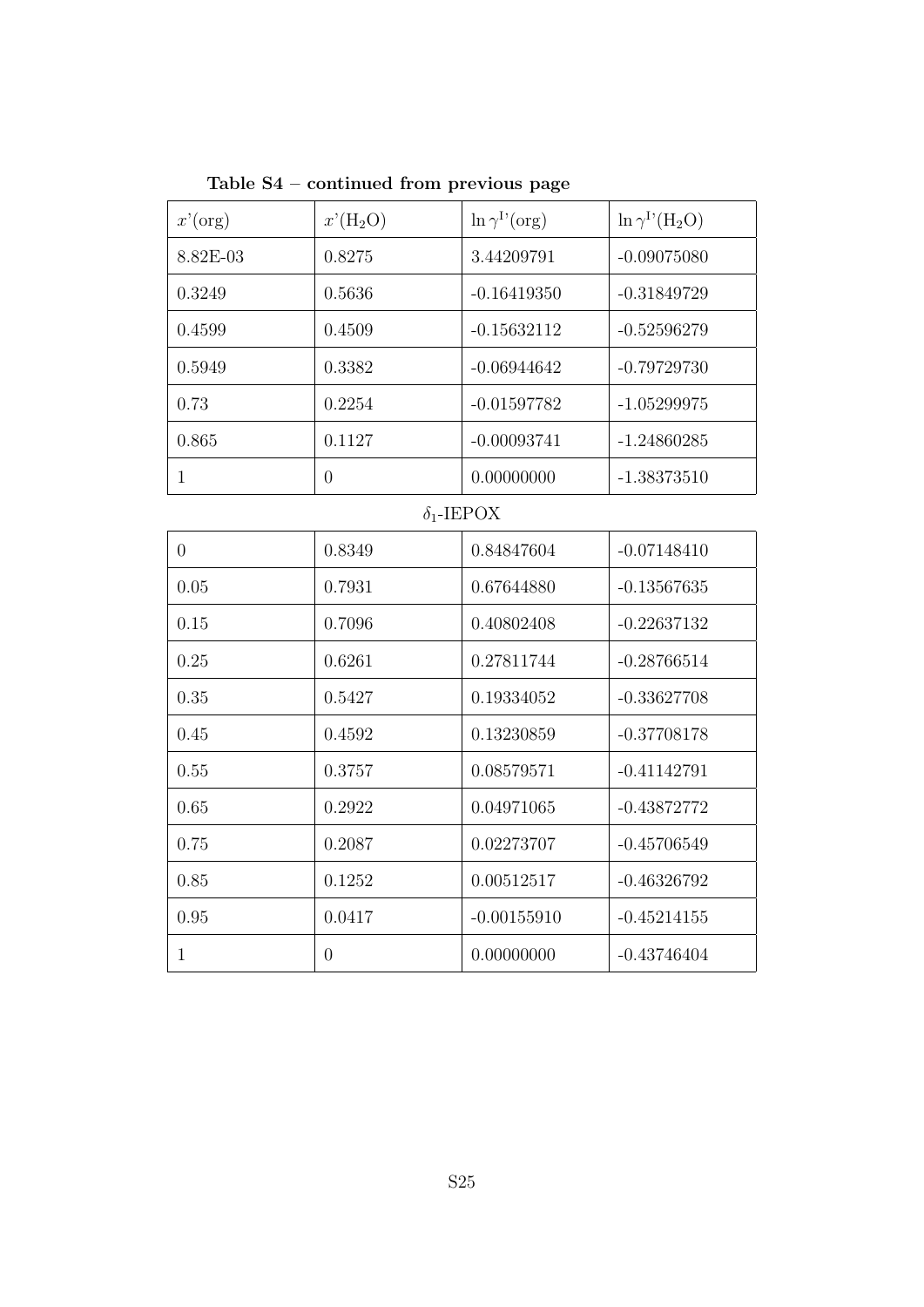Table S5: Activity coefficients of the organics and water in ternary aqueous 0.09 mole fraction ammonium sulfate solutions, at 298.15 K. Note that the mole fractions and activity coefficients are given in the COSMOtherm framework, and should be converted using Equations S7 and S8, respectively. However, the activities can be calculated using either (Equation S6).

| $x'$ (org) | $x'(H_2O)$     | $\ln \gamma^{I'}(\text{org})$ | $\ln \gamma^{\rm I}{}'({\rm H}_2{\rm O})$ |
|------------|----------------|-------------------------------|-------------------------------------------|
|            |                | $\alpha$ -pinene-OS-5         |                                           |
| $\theta$   | 0.7712         | 10.9746567                    | 0.38650676                                |
| 2.64E-06   | 0.7712         | 10.97425201                   | 0.38648605                                |
| 5.27E-06   | 0.7712         | 10.97384651                   | 0.38646537                                |
| 7.91E-06   | 0.7712         | 10.97344102                   | 0.38644469                                |
| $1.05E-05$ | 0.7712         | 10.97303554                   | 0.38642402                                |
| 1.32E-05   | 0.7712         | 10.972627                     | 0.38640318                                |
| 0.6573     | 0.2643         | 0.15503718                    | $-0.55855118$                             |
| 0.726      | 0.2113         | 0.11603024                    | $-0.69706966$                             |
| 0.7945     | 0.1585         | 0.07475409                    | $-0.81081242$                             |
| 0.863      | 0.1057         | 0.04004649                    | $-0.89719833$                             |
| 0.9315     | 0.0528         | 0.01477921                    | $-0.95353053$                             |
| 1          | $\overline{0}$ | $\theta$                      | $-0.93833314$                             |

#### β-pinene-OS-1

| 0          | 0.7712 | 13.62597811 | 0.38650676 |
|------------|--------|-------------|------------|
| 2.38E-07   | 0.7712 | 13.62593646 | 0.3865048  |
| 4.76E-07   | 0.7712 | 13.62589411 | 0.38650287 |
| 7.14E-07   | 0.7712 | 13.62585176 | 0.38650093 |
| $9.52E-07$ | 0.7712 | 13.6258094  | 0.386499   |
| 1.19E-06   | 0.7712 | 13.62576705 | 0.38649707 |
| 0.9809     | 0.0147 | 0.00350281  | 0.78810383 |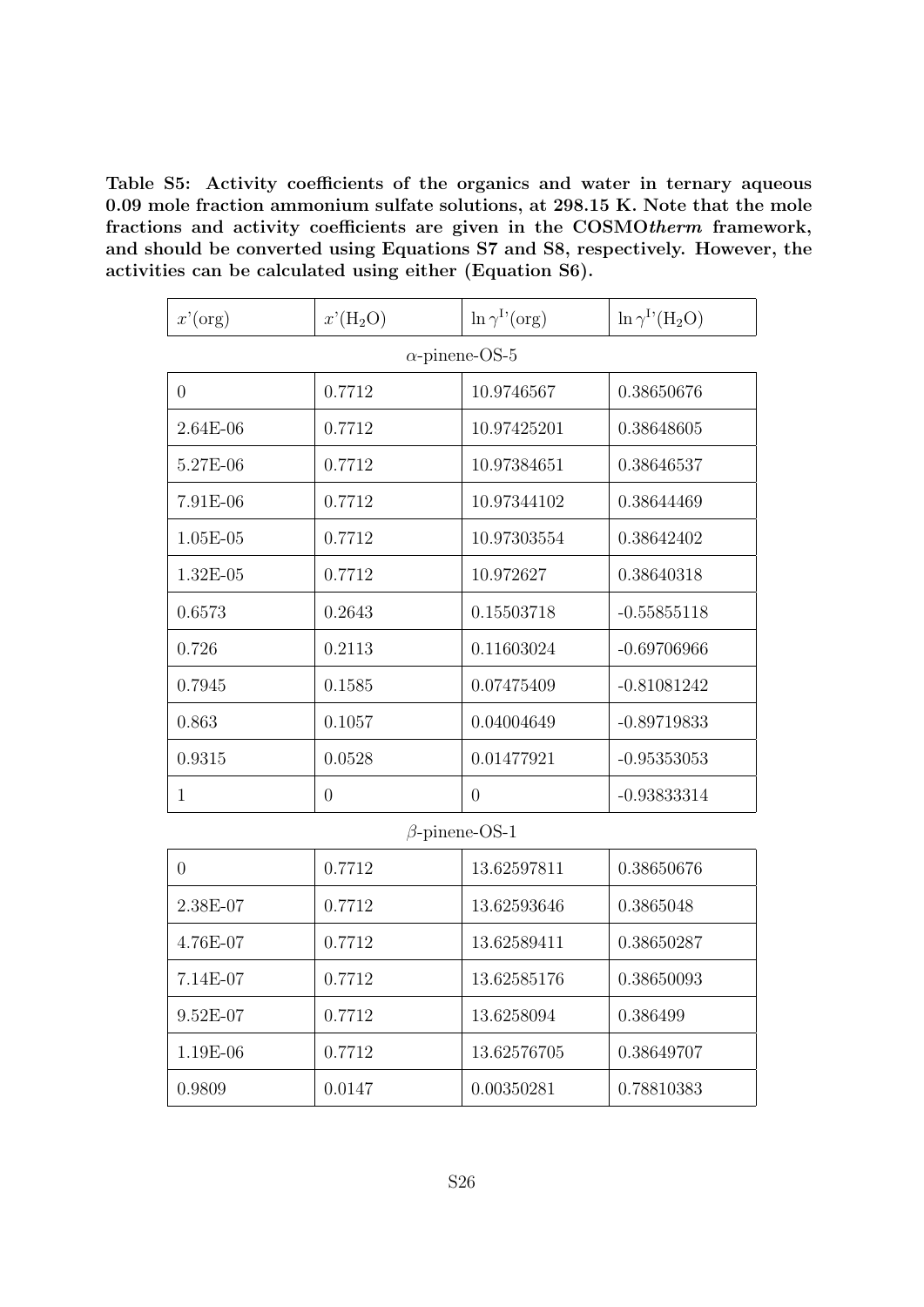Table S5 – continued from previous page

| $x'$ (org) | $x'(H_2O)$ | $\ln \gamma^{1'}(\text{org})$ | $\ln \gamma^{I}$ <sup>(</sup> H <sub>2</sub> O) |
|------------|------------|-------------------------------|-------------------------------------------------|
| 0.9847     | 0.0118     | 0.00244294                    | 0.80859989                                      |
| 0.9885     | 8.83E-03   | 0.00152435                    | 0.83110332                                      |
| 0.9924     | 5.89E-03   | 0.0007718                     | 0.85632922                                      |
| 0.9962     | $2.94E-03$ | 0.00022908                    | 0.88562421                                      |
|            | 0          | $\cup$                        | 0.92227145                                      |

### limonene-OS-1

| $\theta$   | 0.7712   | 13.21198231 | 0.38650676    |
|------------|----------|-------------|---------------|
| 3.46E-07   | 0.7712   | 13.21192412 | 0.38650385    |
| $6.92E-07$ | 0.7712   | 13.2118652  | 0.38650097    |
| $1.04E-06$ | 0.7712   | 13.21180627 | 0.38649809    |
| 1.38E-06   | 0.7712   | 13.21174735 | 0.3864952     |
| 1.73E-06   | 0.7712   | 13.21168843 | 0.38649232    |
| 0.9241     | 0.0585   | 0.02346932  | $-0.12346386$ |
| 0.9393     | 0.0468   | 0.01707799  | $-0.11453178$ |
| 0.9545     | 0.0351   | 0.0113298   | $-0.09987282$ |
| 0.9697     | 0.0234   | 0.00631327  | $-0.07669965$ |
| 0.9848     | 0.0117   | 0.00224958  | $-0.03853834$ |
| 1          | $\Omega$ | $\Omega$    | 0.0418132     |

## isoprene-OS-2

|            | 0.7712 | 6.36107283 | 0.38650676 |
|------------|--------|------------|------------|
| 1.76E-04   | 0.7711 | 6.34687248 | 0.38549488 |
| $3.52E-04$ | 0.7709 | 6.33269604 | 0.38448634 |
| 5.28E-04   | 0.7708 | 6.31854383 | 0.3834811  |
| 7.04E-04   | 0.7706 | 6.30441632 | 0.38247916 |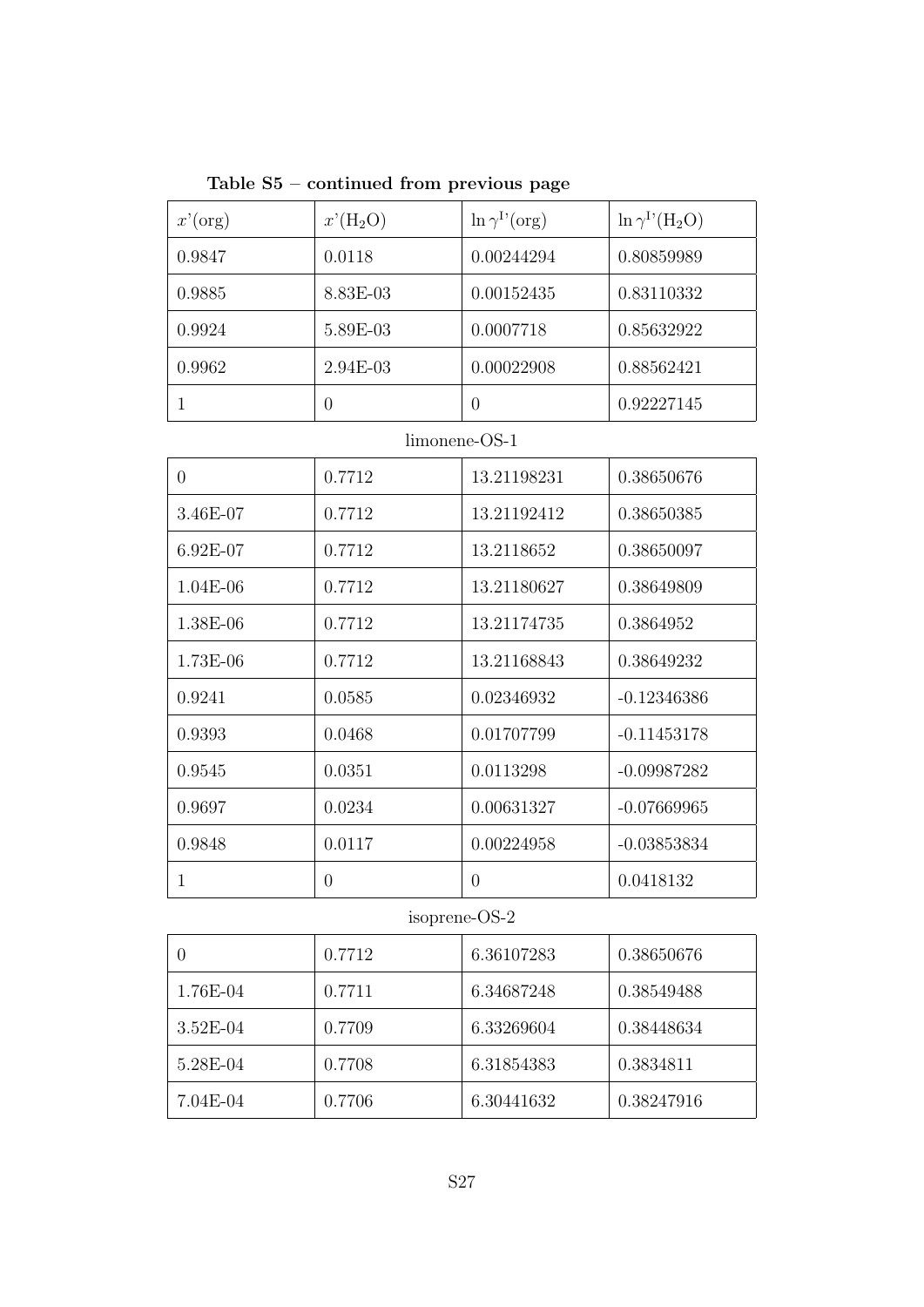|  | Table $S5$ – continued from previous page |  |  |
|--|-------------------------------------------|--|--|
|  |                                           |  |  |

| $x'$ (org)        | $x'(H_2O)$       | $\ln \gamma^{\rm I}$ (org) | $\ln \gamma^{\rm I'}({\rm H_2O})$ |
|-------------------|------------------|----------------------------|-----------------------------------|
| 8.81E-04          | 0.7705           | 0.38147808<br>6.29027928   |                                   |
| 0.4399            | 0.432            | 0.07719509                 | $-0.38817693$                     |
| 0.5517            | 0.3457           | 0.12851291                 | $-0.70458111$                     |
| 0.6638            | 0.2593           | 0.13528186                 | $-1.0211394$                      |
| 0.7759            | 0.1729           | 0.08662511                 | $-1.26899869$                     |
| 0.8879            | 0.0864           | 0.03237511                 | $-1.41924685$                     |
| $\mathbf 1$       | $\overline{0}$   | $\overline{0}$             | $-1.3837351$                      |
| $\delta_1$ -IEPOX |                  |                            |                                   |
| $\overline{0}$    | 0.7712           | 4.57475479                 | 0.38650676                        |
| 2.68E-03          | 0.7691           | 4.50581095                 | 0.37113771                        |
| 5.35E-03          | 0.7671           | 4.43876863                 | 0.35612251                        |
| 8.03E-03          | 0.765            | 4.37353962                 | 0.34144688                        |
| 0.0107            | 0.7629           | 4.31003384                 | 0.3270975                         |
| 0.0134            | 0.7609           | 4.24765149                 | 0.31294408                        |
| 0.8874            | 0.0868           | 0.05339775                 | $-0.64201559$                     |
| 0.91              | 0.0694           | 0.0386952                  | $-0.63139267$                     |
| 0.9325            | 0.0521           | 0.02550655                 | $-0.61443628$                     |
| 0.955             | 0.0347           | 0.01401898                 | $-0.58730439$                     |
| 0.9775            | 0.0174           | 0.0047697                  | $-0.54088997$                     |
| $\mathbf{1}$      | $\boldsymbol{0}$ | $\boldsymbol{0}$           | $-0.43746404$                     |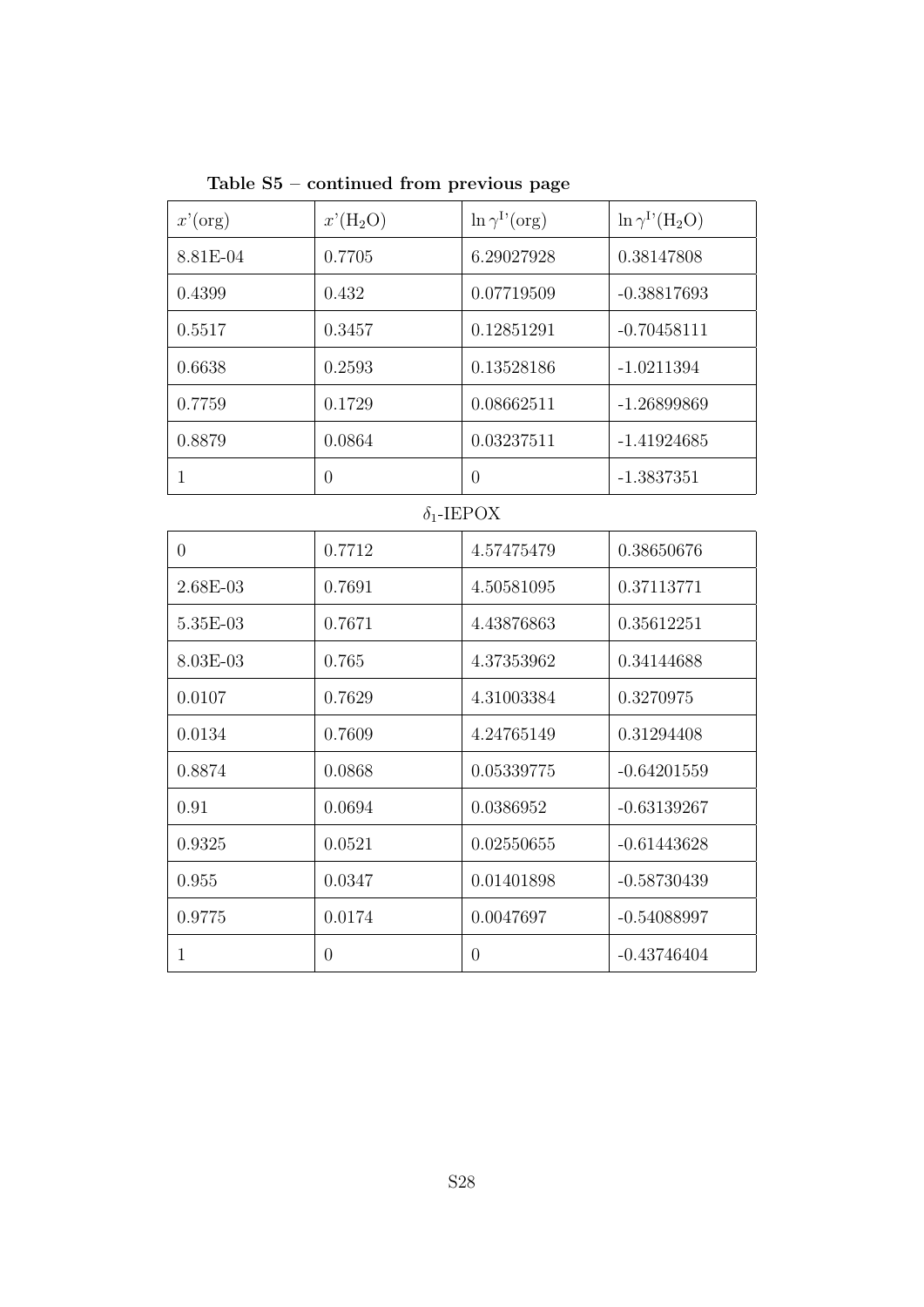

Figure S7: The activities of the OS and IEPOX, and water in ternary mixtures. The solvent is a 0.09 mole fraction ammonium sulfate and the ideal water activity is equal to the mole fraction of water. a)  $\alpha$ -pinene-OS-5, b)  $\beta$ -pinene-OS-1, c) limonene-OS-1, d) isoprene-OS-2, e)  $\delta_1$ -IEPOX. The left panel of each figure shows the solvent-rich phase and the right panel the organic-rich phase.The predicted activity of water in the solvent-rich phase is 1.14, which is outside the scale of the figures.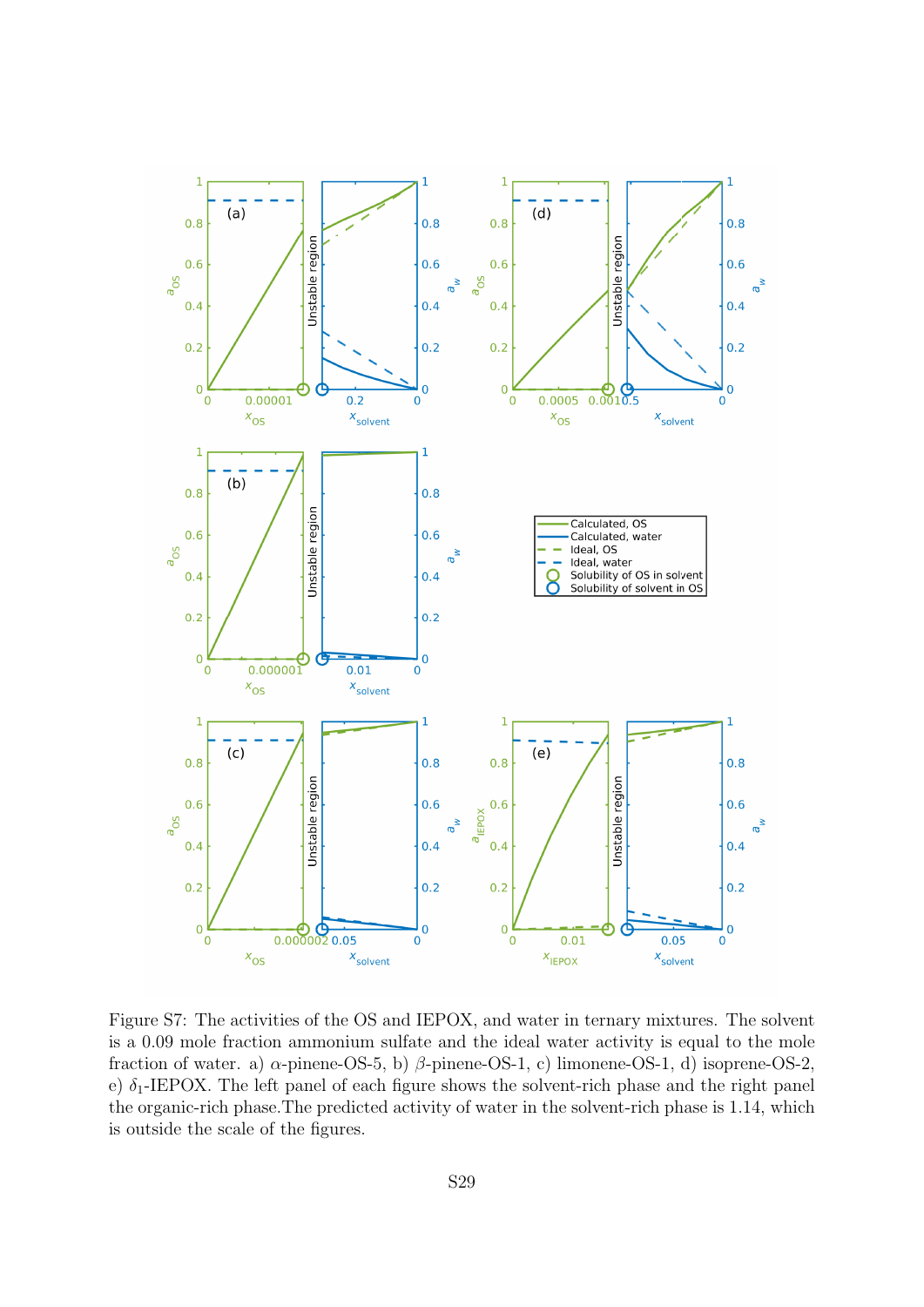Table S6: Activity coefficients of the organic compounds in the infinite dilution of water, free energies of solvation and Henry's law solubilities calculated with different methods. The free energies are given in units of kcal/mol and the Henry's law solubilities in mol/m<sup>3</sup>Pa.

|                             | $\gamma^{\rm I}(0)$  | $G_{\rm solv}$ | $H_\mathrm{sol}^\infty$         | $H_{\rm sol}^{LLE}$    |
|-----------------------------|----------------------|----------------|---------------------------------|------------------------|
| $\alpha$ -pinene-OS-1       | 516.64               | $-14.36$       | $\overline{1.35 \cdot 10^7}$    | $6.\overline{46.10^6}$ |
| $\alpha$ -pinene-OS-2       | 103.70               | $-14.76$       | $2.66 \cdot 10^7$               | $8.98 \cdot 10^{6}$    |
| $\alpha$ -pinene-OS-3       | 28.31                | $-19.99$       | $1.81 \cdot \overline{10^{11}}$ | $2.08 \cdot 10^{10}$   |
| $\alpha$ -pinene-OS-4       | 122.38               | $-18.30$       | $1.05 \cdot 10^{10}$            | $2.96 \cdot 10^{9}$    |
| $\alpha$ -pinene-OS-5       | 30.02                | $-20.39$       | $3.55 \cdot 10^{11}$            | $6.13 \cdot 10^{10}$   |
| $\alpha$ -pinene-OS-6       | 15.81                | $-21.56$       | $2.\overline{56.10^{12}}$       | $2.39 \cdot 10^{11}$   |
| $\beta$ -pinene-OS-1        | 295.89               | $-15.15$       | $5.12 \cdot 10^{7}$             | $2.34 \cdot 10^7$      |
| $\beta$ -pinene-OS-2        | 86.01                | $-15.14$       | $5.01 \cdot 10^{7}$             | $1.17 \cdot 10^7$      |
| limonene-OS-1               | 151.26               | $-15.38$       | $7.55 \cdot 10^7$               | $2.57 \cdot 10^7$      |
| limonene-OS-2               | 183.38               | $-15.82$       | $1.60 \cdot 10^8$               | $5.04 \cdot 10^7$      |
| limonene-OS-3               | 356.83               | $-15.62$       | $1.14 \cdot 10^8$               | $4.24 \cdot 10^{7}$    |
| limonene-OS-4               | 212.11               | $-15.44$       | $8.40 \cdot 10^7$               | $2.37 \cdot 10^{7}$    |
| isoprene-OS-1               | 3.99                 | $-18.16$       | $8.26 \cdot 10^9$               |                        |
| isoprene-OS-2               | 2.46                 | $-16.94$       | $1.05 \cdot 10^9$               |                        |
| isoprene-OS-3               | 0.66                 | $-21.73$       | $3.\overline{45.10^{12}}$       |                        |
| isoprene- $\overline{OS-4}$ | 1.24                 | $-21.46$       | $2.16 \cdot 10^{12}$            |                        |
| $Cis-\beta$ -IEPOX          | 0.89                 | $-11.72$       | $1.59 \cdot 10^{5}$             |                        |
| Trans- $\beta$ -IEPOX       | 0.94                 | $-12.00$       | $2.52 \cdot 10^5$               |                        |
| $\delta_1$ -IEPOX           | 0.38                 | $-9.80$        | $6.2\overline{0.10^3}$          |                        |
| $\delta_4$ -IEPOX           | 0.83                 | $-11.70$       | $1.51 \cdot 10^5$               |                        |
| Methyl bisulfate            | 1.75                 | $-10.75$       | $3.04\cdot\overline{10^4}$      |                        |
| Sulfuric acid               | $1.56 \cdot 10^{-3}$ | $-16.49$       | $4.91 \cdot 10^8$               |                        |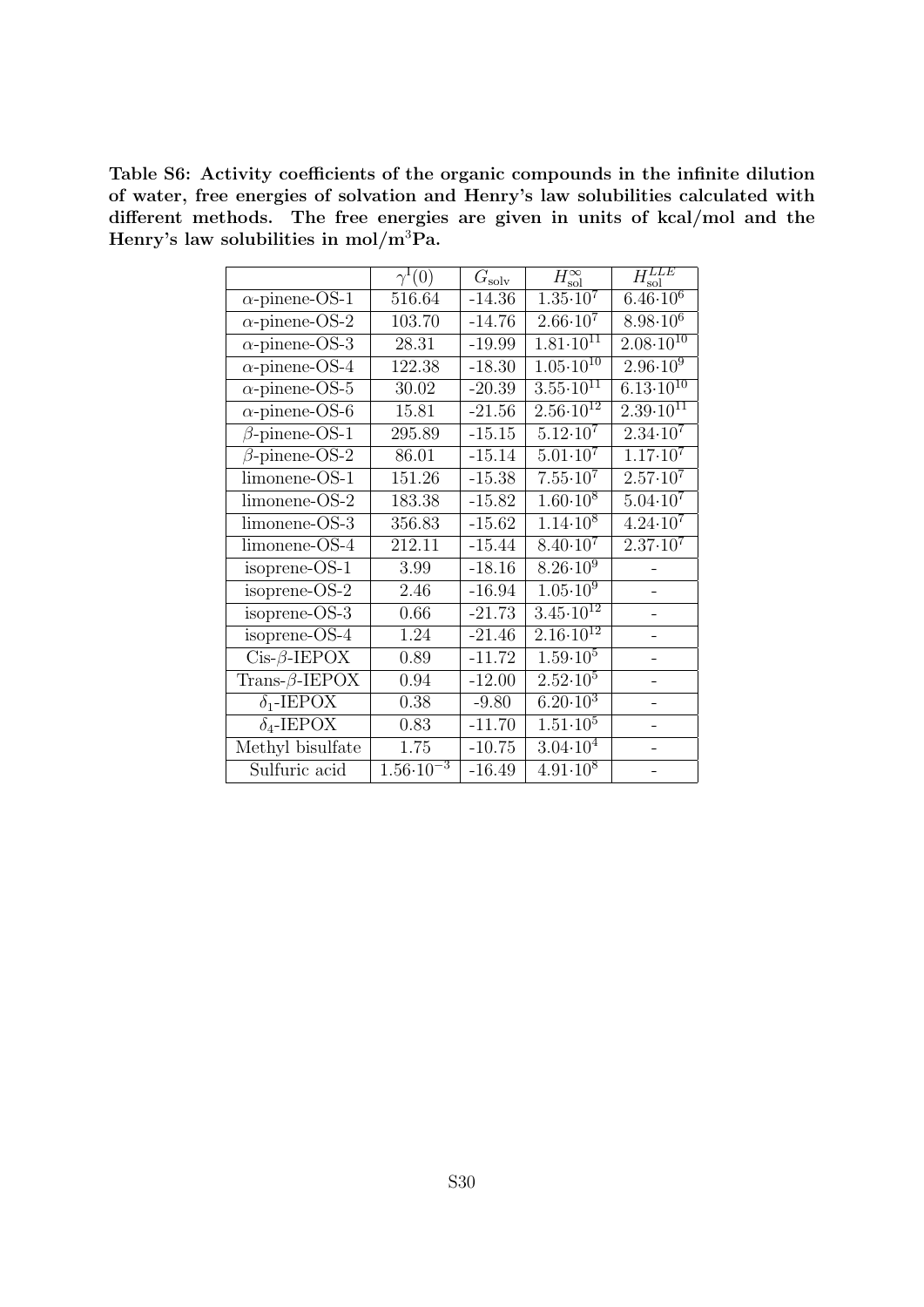Table S7: Molar weights  $(MW)$ , and estimated densities  $(\rho)$  and volumes  $(\tilde{V})$  of the liquid phase compounds at 298.15 K. The experimentally determined density of pure sulfuric acid at 298.15 K is 1.8255.S5

|                       | MW(g/mol) | $\rho(g/ml)$ | $\tilde{V}(\AA^3)$ |
|-----------------------|-----------|--------------|--------------------|
| $\alpha$ -pinene-OS-1 | 250.314   | 1.286        | 321.100            |
| $\alpha$ -pinene-OS-2 | 250.314   | 1.284        | 322.023            |
| $\alpha$ -pinene-OS-3 | 266.313   | 1.257        | 351.258            |
| $\alpha$ -pinene-OS-4 | 280.296   | 1.251        | 363.253            |
| $\alpha$ -pinene-OS-5 | 280.296   | 1.317        | 350.871            |
| $\alpha$ -pinene-OS-6 | 280.296   | 1.313        | 353.888            |
| $\beta$ -pinene-OS-1  | 250.314   | 1.298        | 320.682            |
| $\beta$ -pinene-OS-2  | 250.314   | 1.299        | 318.565            |
| limonene-OS-1         | 250.314   | 1.255        | 329.109            |
| limonene-OS-2         | 250.314   | 1.249        | 331.035            |
| limonene-OS-3         | 250.314   | 1.260        | 329.988            |
| limonene-OS-4         | 250.314   | 1.254        | 329.435            |
| isoprene-OS-1         | 198.195   | 1.391        | 234.832            |
| isoprene-OS-2         | 198.195   | 1.385        | 237.445            |
| isoprene-OS-3         | 216.211   | 1.427        | 249.176            |
| isoprene-OS-4         | 216.211   | 1.446        | 244.129            |
| $Cis-\beta$ -IEPOX    | 118.132   | 1.172        | 167.508            |
| Trans- $\beta$ -IEPOX | 118.132   | 1.173        | 167.626            |
| $\delta_1$ -IEPOX     | 118.132   | 1.142        | 171.970            |
| $\delta_4$ -IEPOX     | 118.132   | 1.163        | 171.575            |
| Methyl bisulfate      | 112.106   | 1.522        | 122.339            |
| Sulfuric acid         | 98.079    | 1.958        | 83.180             |

## <sup>74</sup> References

<sup>75</sup> (S1) Toure, O.; Audonnet, F.; Lebert, A.; Dussap, C.-G. COSMO-RS-PDHS: a new predic-

<sup>76</sup> tive model for aqueous electrolytes solutions. Chem. Eng. Res. Des. 2014, 92, 2873– <sup>77</sup> 2883.

 (S2) Toure, O.; Audonnet, F.; Lebert, A.; Dussap, C.-G. Development of a thermodynamic model of aqueous solution suited for foods and biological media. Part A: Prediction of 80 activity coefficients in aqueous mixtures containing electrolytes. Can. J. Chem. Eng. 2015, 93, 443-450.